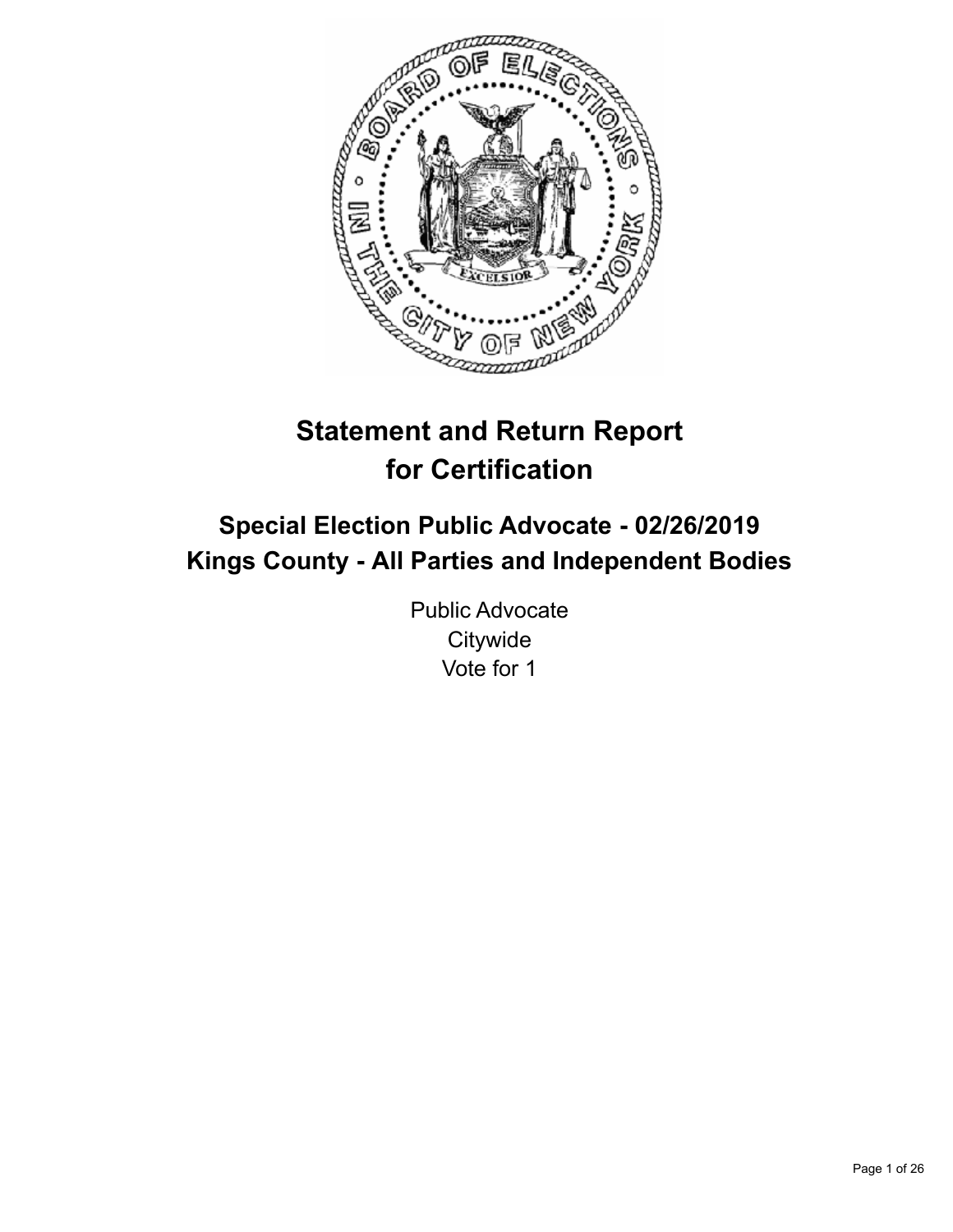

| PUBLIC COUNTER                                           | 6,003 |
|----------------------------------------------------------|-------|
| <b>MANUALLY COUNTED EMERGENCY</b>                        | 0     |
| <b>ABSENTEE / MILITARY</b>                               | 192   |
| AFFIDAVIT                                                | 13    |
| <b>Total Ballots</b>                                     | 6,208 |
| Less - Inapplicable Federal/Special Presidential Ballots | 0     |
| <b>Total Applicable Ballots</b>                          | 6,208 |
| MELISSA MARK-VIVERITO (FIX THE MTA)                      | 225   |
| MICHAEL A. BLAKE (FOR THE PEOPLE)                        | 254   |
| DAWN L. SMALLS (NO MORE DELAYS)                          | 103   |
| ERIC A. ULRICH (COMMON SENSE)                            | 2,491 |
| YDANIS RODRIGUEZ (UNITE IMMIGRANTS)                      | 56    |
| DANIEL J. O'DONNELL (EQUALITY FOR ALL)                   | 61    |
| RAFAEL L. ESPINAL JR. (LIVABLE CITY)                     | 210   |
| LATRICE M. WALKER (POWER FORWARD)                        | 18    |
| JUMAANE D. WILLIAMS (IT'S TIME LET'S GO)                 | 2,098 |
| RON KIM (NO AMAZON)                                      | 110   |
| BENJAMIN L. YEE (COMMUNITY STRONG)                       | 204   |
| A. MANNY ALICANDRO (BETTER LEADERS)                      | 63    |
| NOMIKI D. KONST (PAY FOLKS MORE)                         | 69    |
| DAVID EISENBACH (STOP REBNY)                             | 65    |
| JARED RICH (JARED RICH FOR NYC)                          | 49    |
| ANTHONY TONY HERBERT (RESIDENTS FIRST)                   | 40    |
| HELAL A. SHEIKH (FRIENDS OF HELAL)                       | 15    |
| AMY R ADVOCAT (WRITE-IN)                                 | 1     |
| GAYLE KING (WRITE-IN)                                    | 1     |
| JAMES LANE (WRITE-IN)                                    | 1     |
| JENNIFER FAUCHER (WRITE-IN)                              | 1     |
| MICHAEL SOHOLOV (WRITE-IN)                               | 1     |
| NELLI KHITRO (WRITE-IN)                                  | 1     |
| RICHARD T SPEAR III (WRITE-IN)                           | 1     |
| SCOTT MCCARTHY (WRITE-IN)                                | 1     |
| UNATTRIBUTABLE WRITE-IN (WRITE-IN)                       | 1     |
| YEFUM KHITRO (WRITE-IN)                                  | 1     |
| <b>Total Votes</b>                                       | 6,141 |
| Unrecorded                                               | 67    |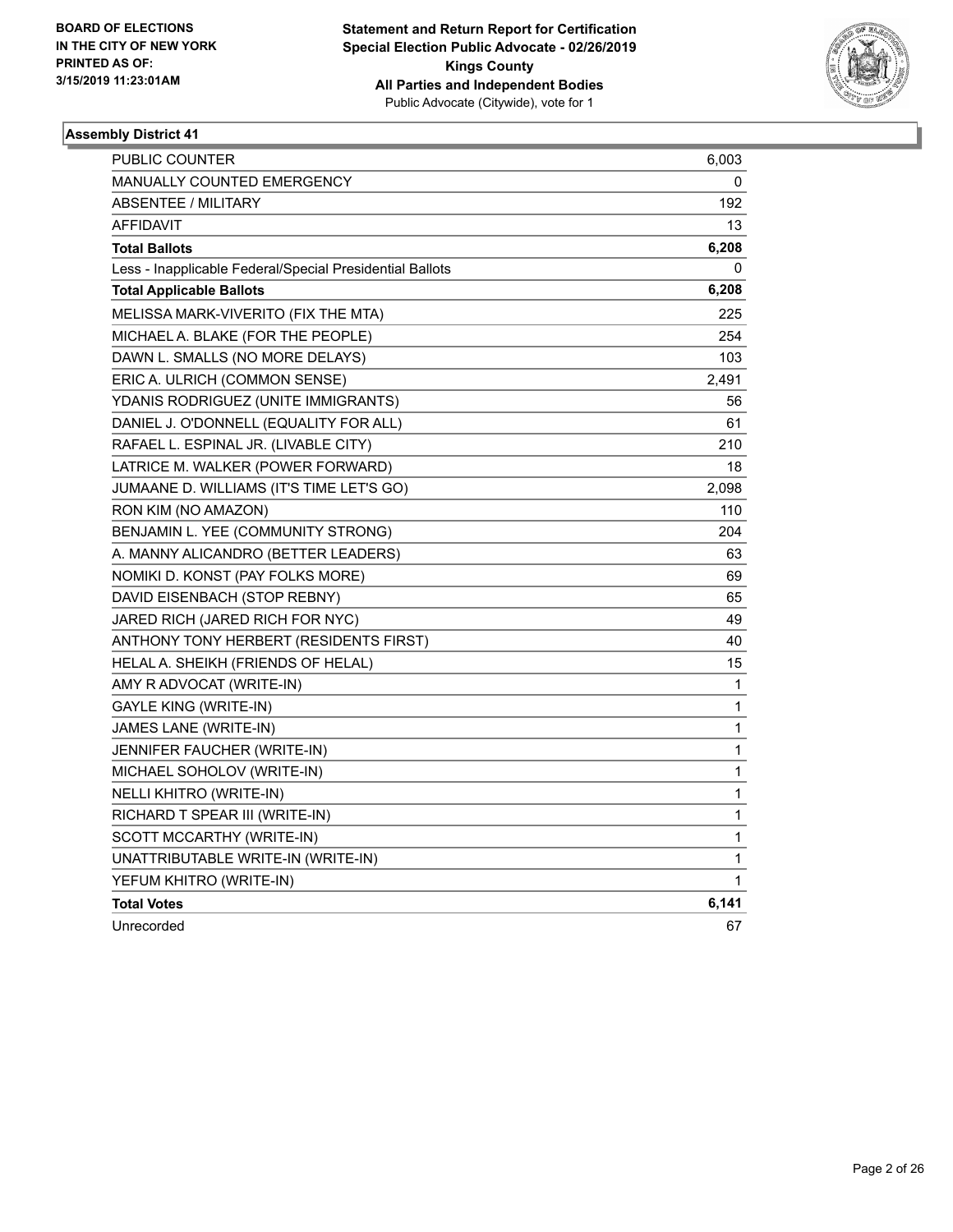

| <b>PUBLIC COUNTER</b>                                    | 7,634          |
|----------------------------------------------------------|----------------|
| <b>MANUALLY COUNTED EMERGENCY</b>                        | 0              |
| <b>ABSENTEE / MILITARY</b>                               | 173            |
| <b>AFFIDAVIT</b>                                         | 32             |
| <b>Total Ballots</b>                                     | 7,839          |
| Less - Inapplicable Federal/Special Presidential Ballots | $\mathbf{0}$   |
| <b>Total Applicable Ballots</b>                          | 7,839          |
| MELISSA MARK-VIVERITO (FIX THE MTA)                      | 355            |
| MICHAEL A. BLAKE (FOR THE PEOPLE)                        | 354            |
| DAWN L. SMALLS (NO MORE DELAYS)                          | 159            |
| ERIC A. ULRICH (COMMON SENSE)                            | 1,370          |
| YDANIS RODRIGUEZ (UNITE IMMIGRANTS)                      | 98             |
| DANIEL J. O'DONNELL (EQUALITY FOR ALL)                   | 50             |
| RAFAEL L. ESPINAL JR. (LIVABLE CITY)                     | 118            |
| LATRICE M. WALKER (POWER FORWARD)                        | 40             |
| JUMAANE D. WILLIAMS (IT'S TIME LET'S GO)                 | 4,808          |
| RON KIM (NO AMAZON)                                      | 51             |
| BENJAMIN L. YEE (COMMUNITY STRONG)                       | 48             |
| A. MANNY ALICANDRO (BETTER LEADERS)                      | 28             |
| NOMIKI D. KONST (PAY FOLKS MORE)                         | 142            |
| DAVID EISENBACH (STOP REBNY)                             | 22             |
| JARED RICH (JARED RICH FOR NYC)                          | 11             |
| ANTHONY TONY HERBERT (RESIDENTS FIRST)                   | 48             |
| HELAL A. SHEIKH (FRIENDS OF HELAL)                       | 60             |
| HOWIE HAWKINS (WRITE-IN)                                 | 1              |
| JAMES LANE (WRITE-IN)                                    | $\overline{c}$ |
| UNATTRIBUTABLE WRITE-IN (WRITE-IN)                       | $\overline{2}$ |
| <b>Total Votes</b>                                       | 7,767          |
| Unrecorded                                               | 72             |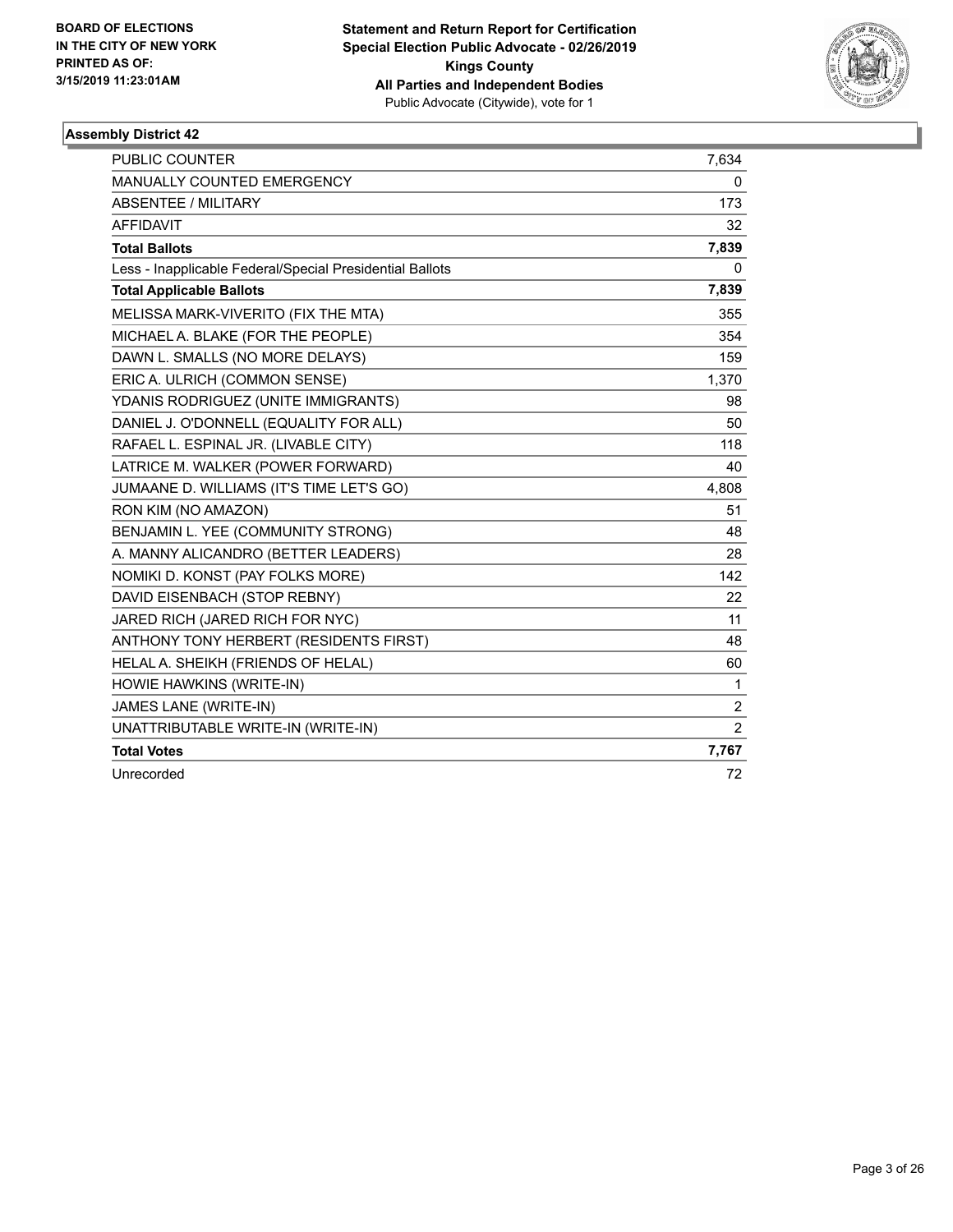

| <b>PUBLIC COUNTER</b>                                    | 8,283        |
|----------------------------------------------------------|--------------|
| <b>MANUALLY COUNTED EMERGENCY</b>                        | 0            |
| <b>ABSENTEE / MILITARY</b>                               | 240          |
| <b>AFFIDAVIT</b>                                         | 60           |
| <b>Total Ballots</b>                                     | 8,583        |
| Less - Inapplicable Federal/Special Presidential Ballots | 0            |
| <b>Total Applicable Ballots</b>                          | 8,583        |
| MELISSA MARK-VIVERITO (FIX THE MTA)                      | 465          |
| MICHAEL A. BLAKE (FOR THE PEOPLE)                        | 484          |
| DAWN L. SMALLS (NO MORE DELAYS)                          | 270          |
| ERIC A. ULRICH (COMMON SENSE)                            | 886          |
| YDANIS RODRIGUEZ (UNITE IMMIGRANTS)                      | 70           |
| DANIEL J. O'DONNELL (EQUALITY FOR ALL)                   | 53           |
| RAFAEL L. ESPINAL JR. (LIVABLE CITY)                     | 216          |
| LATRICE M. WALKER (POWER FORWARD)                        | 77           |
| JUMAANE D. WILLIAMS (IT'S TIME LET'S GO)                 | 5,505        |
| RON KIM (NO AMAZON)                                      | 41           |
| BENJAMIN L. YEE (COMMUNITY STRONG)                       | 78           |
| A. MANNY ALICANDRO (BETTER LEADERS)                      | 22           |
| NOMIKI D. KONST (PAY FOLKS MORE)                         | 231          |
| DAVID EISENBACH (STOP REBNY)                             | 24           |
| JARED RICH (JARED RICH FOR NYC)                          | 14           |
| ANTHONY TONY HERBERT (RESIDENTS FIRST)                   | 72           |
| HELAL A. SHEIKH (FRIENDS OF HELAL)                       | 3            |
| SEBASTIEN PORSENNA (WRITE-IN)                            | 1            |
| TIMOTHY LEVITCH (WRITE-IN)                               | 1            |
| UNATTRIBUTABLE WRITE-IN (WRITE-IN)                       | 4            |
| UNCOUNTED WRITE-IN PER STATUTE (WRITE-IN)                | $\mathbf{1}$ |
| <b>Total Votes</b>                                       | 8,518        |
| Unrecorded                                               | 65           |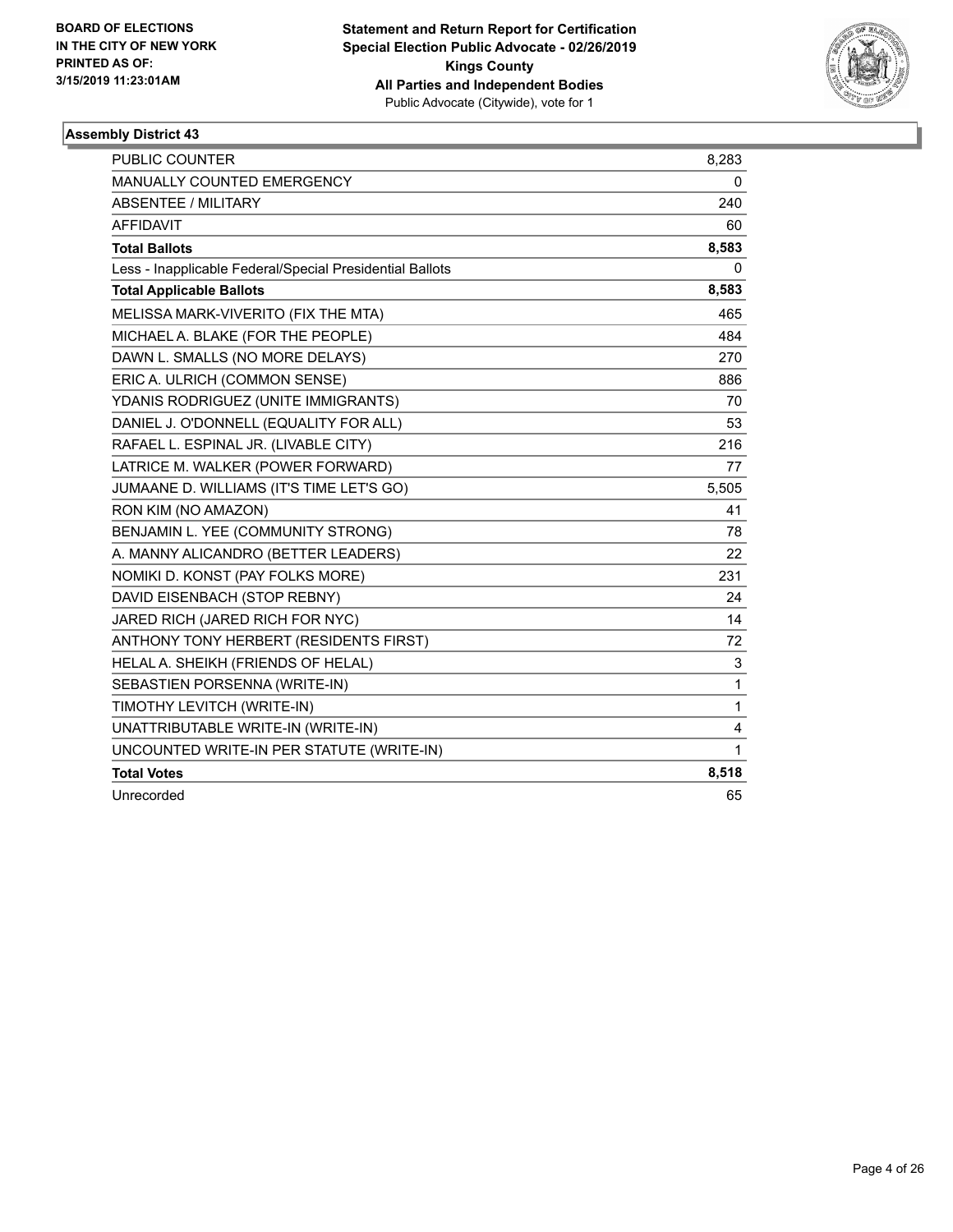

| PUBLIC COUNTER                                           | 10,568       |
|----------------------------------------------------------|--------------|
| MANUALLY COUNTED EMERGENCY                               | 0            |
| <b>ABSENTEE / MILITARY</b>                               | 174          |
| <b>AFFIDAVIT</b>                                         | 46           |
| <b>Total Ballots</b>                                     | 10,788       |
| Less - Inapplicable Federal/Special Presidential Ballots | 0            |
| <b>Total Applicable Ballots</b>                          | 10,788       |
| MELISSA MARK-VIVERITO (FIX THE MTA)                      | 1,065        |
| MICHAEL A. BLAKE (FOR THE PEOPLE)                        | 322          |
| DAWN L. SMALLS (NO MORE DELAYS)                          | 365          |
| ERIC A. ULRICH (COMMON SENSE)                            | 2,033        |
| YDANIS RODRIGUEZ (UNITE IMMIGRANTS)                      | 87           |
| DANIEL J. O'DONNELL (EQUALITY FOR ALL)                   | 233          |
| RAFAEL L. ESPINAL JR. (LIVABLE CITY)                     | 362          |
| LATRICE M. WALKER (POWER FORWARD)                        | 15           |
| JUMAANE D. WILLIAMS (IT'S TIME LET'S GO)                 | 4,954        |
| RON KIM (NO AMAZON)                                      | 161          |
| BENJAMIN L. YEE (COMMUNITY STRONG)                       | 215          |
| A. MANNY ALICANDRO (BETTER LEADERS)                      | 51           |
| NOMIKI D. KONST (PAY FOLKS MORE)                         | 296          |
| DAVID EISENBACH (STOP REBNY)                             | 65           |
| JARED RICH (JARED RICH FOR NYC)                          | 15           |
| ANTHONY TONY HERBERT (RESIDENTS FIRST)                   | 26           |
| HELAL A. SHEIKH (FRIENDS OF HELAL)                       | 455          |
| ALICE SANDEL (WRITE-IN)                                  | 1            |
| ANTHONY WEINER (WRITE-IN)                                | 1            |
| BERNADETTE SERTON (WRITE-IN)                             | 1            |
| <b>BOBBY CARROLL (WRITE-IN)</b>                          | 1            |
| CARMELO ANTHONY (WRITE-IN)                               | 1            |
| ERNEST PARK (WRITE-IN)                                   | 1            |
| <b>GLEN FRANCIS FRONTERA (WRITE-IN)</b>                  | 1            |
| JILL EPSTEIN (WRITE-IN)                                  | $\mathbf{1}$ |
| JUSTIN BEIBER (WRITE-IN)                                 | 1            |
| MICHAEL BLOOMBERG (WRITE-IN)                             | 1            |
| NATE RAY (WRITE-IN)                                      | 1            |
| PHURCHAY SRISURO (WRITE-IN)                              | 1            |
| RAY PALMER (WRITE-IN)                                    | 1            |
| SETH GALINSKY (WRITE-IN)                                 | 1            |
| UNATTRIBUTABLE WRITE-IN (WRITE-IN)                       | 3            |
| <b>Total Votes</b>                                       | 10,737       |
| Unrecorded                                               | 51           |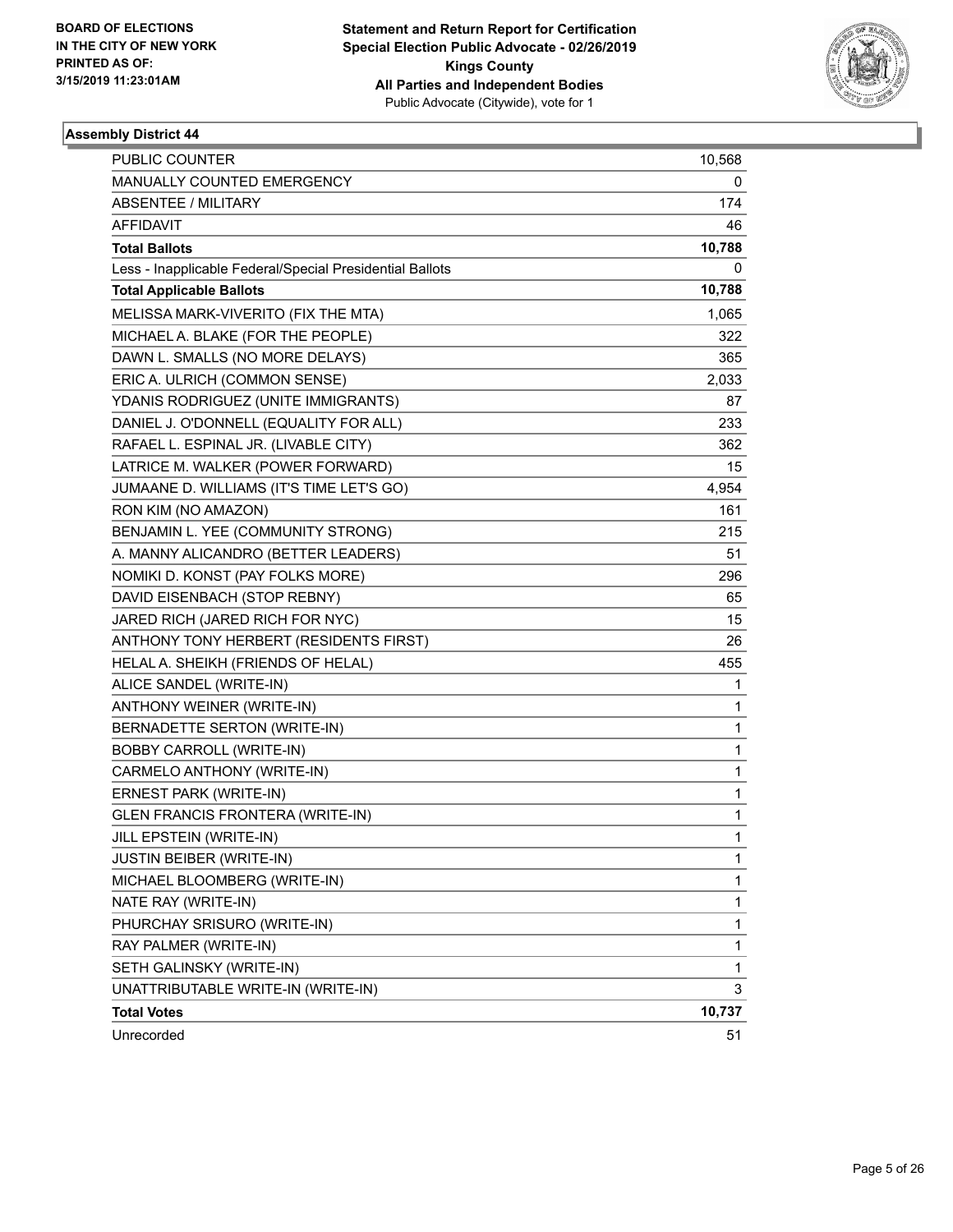

| <b>PUBLIC COUNTER</b>                                    | 4,109          |
|----------------------------------------------------------|----------------|
| MANUALLY COUNTED EMERGENCY                               | 0              |
| <b>ABSENTEE / MILITARY</b>                               | 135            |
| AFFIDAVIT                                                | 17             |
| <b>Total Ballots</b>                                     | 4,261          |
| Less - Inapplicable Federal/Special Presidential Ballots | 0              |
| <b>Total Applicable Ballots</b>                          | 4,261          |
| MELISSA MARK-VIVERITO (FIX THE MTA)                      | 235            |
| MICHAEL A. BLAKE (FOR THE PEOPLE)                        | 102            |
| DAWN L. SMALLS (NO MORE DELAYS)                          | 44             |
| ERIC A. ULRICH (COMMON SENSE)                            | 2,321          |
| YDANIS RODRIGUEZ (UNITE IMMIGRANTS)                      | 33             |
| DANIEL J. O'DONNELL (EQUALITY FOR ALL)                   | 62             |
| RAFAEL L. ESPINAL JR. (LIVABLE CITY)                     | 328            |
| LATRICE M. WALKER (POWER FORWARD)                        | 14             |
| JUMAANE D. WILLIAMS (IT'S TIME LET'S GO)                 | 385            |
| RON KIM (NO AMAZON)                                      | 126            |
| BENJAMIN L. YEE (COMMUNITY STRONG)                       | 191            |
| A. MANNY ALICANDRO (BETTER LEADERS)                      | 88             |
| NOMIKI D. KONST (PAY FOLKS MORE)                         | 62             |
| DAVID EISENBACH (STOP REBNY)                             | 73             |
| JARED RICH (JARED RICH FOR NYC)                          | 29             |
| ANTHONY TONY HERBERT (RESIDENTS FIRST)                   | 57             |
| HELAL A. SHEIKH (FRIENDS OF HELAL)                       | 34             |
| ANTHONY WEINER (WRITE-IN)                                | 1              |
| BRANDI ALEXANDER (WRITE-IN)                              | 1              |
| CYNTHIA NIXON (WRITE-IN)                                 | 1              |
| DAVID CRONEN (WRITE-IN)                                  | 1              |
| DONALD TRUMP (WRITE-IN)                                  | 1              |
| ERIC SALGADO (WRITE-IN)                                  | 2              |
| HARRISSE STEIN (WRITE-IN)                                | 1              |
| IAN RANDEL STROCK (WRITE-IN)                             | $\mathbf{1}$   |
| MICHAEL ZUMBLASKAS (WRITE-IN)                            | 1              |
| SCOTT MCCARTHY (WRITE-IN)                                | $\overline{c}$ |
| UNATTRIBUTABLE WRITE-IN (WRITE-IN)                       | $\overline{c}$ |
| UNCOUNTED WRITE-IN PER STATUTE (WRITE-IN)                | $\mathbf{1}$   |
| <b>Total Votes</b>                                       | 4,199          |
| Unrecorded                                               | 62             |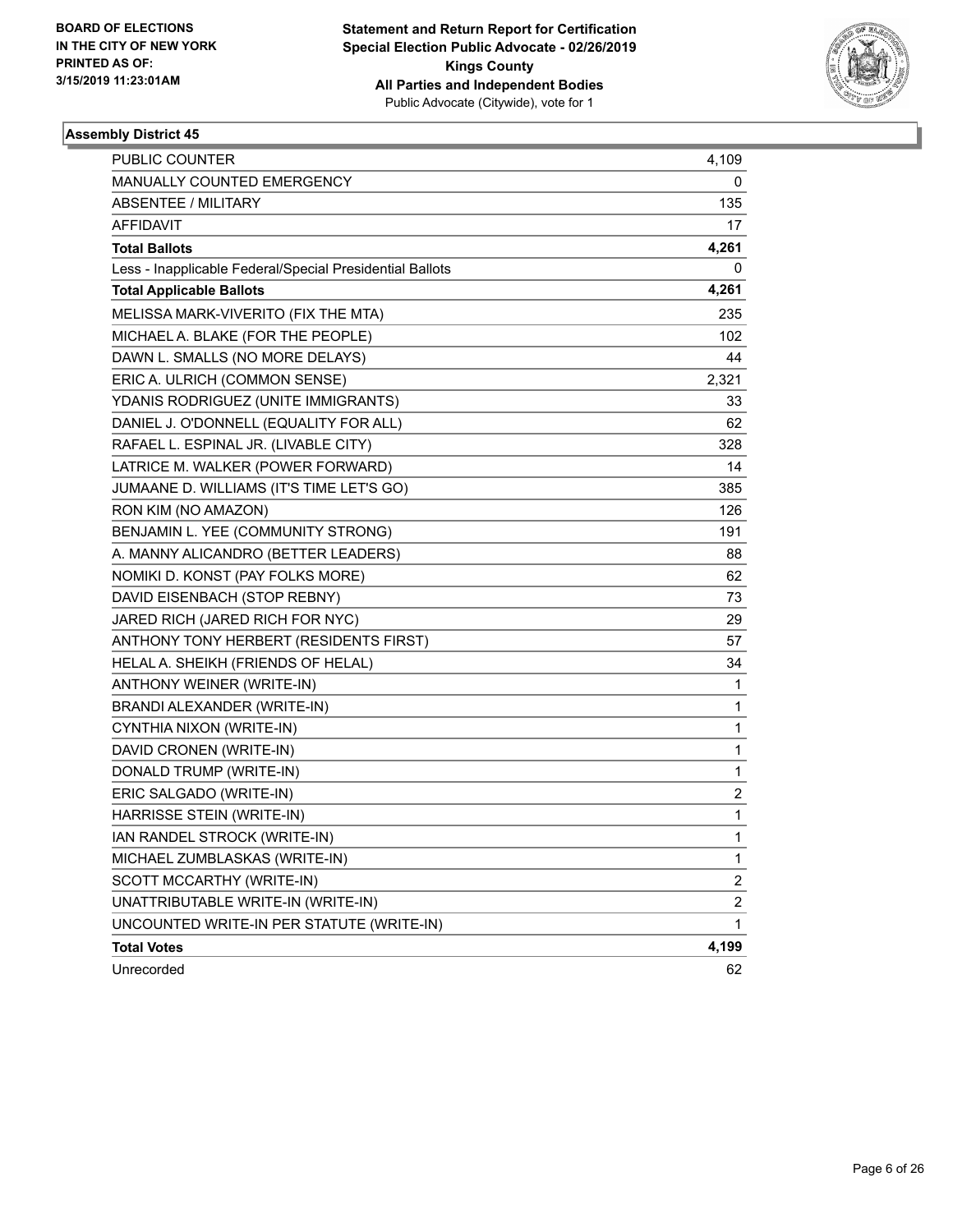

| <b>PUBLIC COUNTER</b>                                    | 5,405          |
|----------------------------------------------------------|----------------|
| MANUALLY COUNTED EMERGENCY                               | 0              |
| ABSENTEE / MILITARY                                      | 268            |
| AFFIDAVIT                                                | 33             |
| <b>Total Ballots</b>                                     | 5,706          |
| Less - Inapplicable Federal/Special Presidential Ballots | 0              |
| <b>Total Applicable Ballots</b>                          | 5,706          |
| MELISSA MARK-VIVERITO (FIX THE MTA)                      | 472            |
| MICHAEL A. BLAKE (FOR THE PEOPLE)                        | 416            |
| DAWN L. SMALLS (NO MORE DELAYS)                          | 115            |
| ERIC A. ULRICH (COMMON SENSE)                            | 1,885          |
| YDANIS RODRIGUEZ (UNITE IMMIGRANTS)                      | 60             |
| DANIEL J. O'DONNELL (EQUALITY FOR ALL)                   | 135            |
| RAFAEL L. ESPINAL JR. (LIVABLE CITY)                     | 473            |
| LATRICE M. WALKER (POWER FORWARD)                        | 27             |
| JUMAANE D. WILLIAMS (IT'S TIME LET'S GO)                 | 1,072          |
| RON KIM (NO AMAZON)                                      | 192            |
| BENJAMIN L. YEE (COMMUNITY STRONG)                       | 234            |
| A. MANNY ALICANDRO (BETTER LEADERS)                      | 80             |
| NOMIKI D. KONST (PAY FOLKS MORE)                         | 123            |
| DAVID EISENBACH (STOP REBNY)                             | 142            |
| JARED RICH (JARED RICH FOR NYC)                          | 44             |
| ANTHONY TONY HERBERT (RESIDENTS FIRST)                   | 129            |
| HELAL A. SHEIKH (FRIENDS OF HELAL)                       | 17             |
| ELLYANA DRAKE (WRITE-IN)                                 | 1              |
| <b>GARY POPKIN (WRITE-IN)</b>                            | 1              |
| HENRIETTA PARKER (WRITE-IN)                              | 1              |
| JAMES LANE (WRITE-IN)                                    | 3              |
| JOEY MAGIASON (WRITE-IN)                                 | 1              |
| JUDY RICCI (WRITE-IN)                                    | 1              |
| LUCRETIA REGINA POTTER (WRITE-IN)                        | 1              |
| MARTIN J GOLDEN (WRITE-IN)                               | $\overline{c}$ |
| MATTHEW H IANNIELLO (WRITE-IN)                           | 1              |
| MICHAEL FRANCIS MIGNUOLO (WRITE-IN)                      | 1              |
| MICHAEL RICCI (WRITE-IN)                                 | 1              |
| MICHAEL ZUMBLASKAS (WRITE-IN)                            | 1              |
| NICHOLAS RICCI (WRITE-IN)                                | 1              |
| ROBERT LIEBOWITZ (WRITE-IN)                              | 2              |
| STAS ZEITLIUM (WRITE-IN)                                 | 1              |
| TOBIAS GORODETSKY (WRITE-IN)                             | 1              |
| UNATTRIBUTABLE WRITE-IN (WRITE-IN)                       | 3              |
| <b>Total Votes</b>                                       | 5,639          |
| Unrecorded                                               | 67             |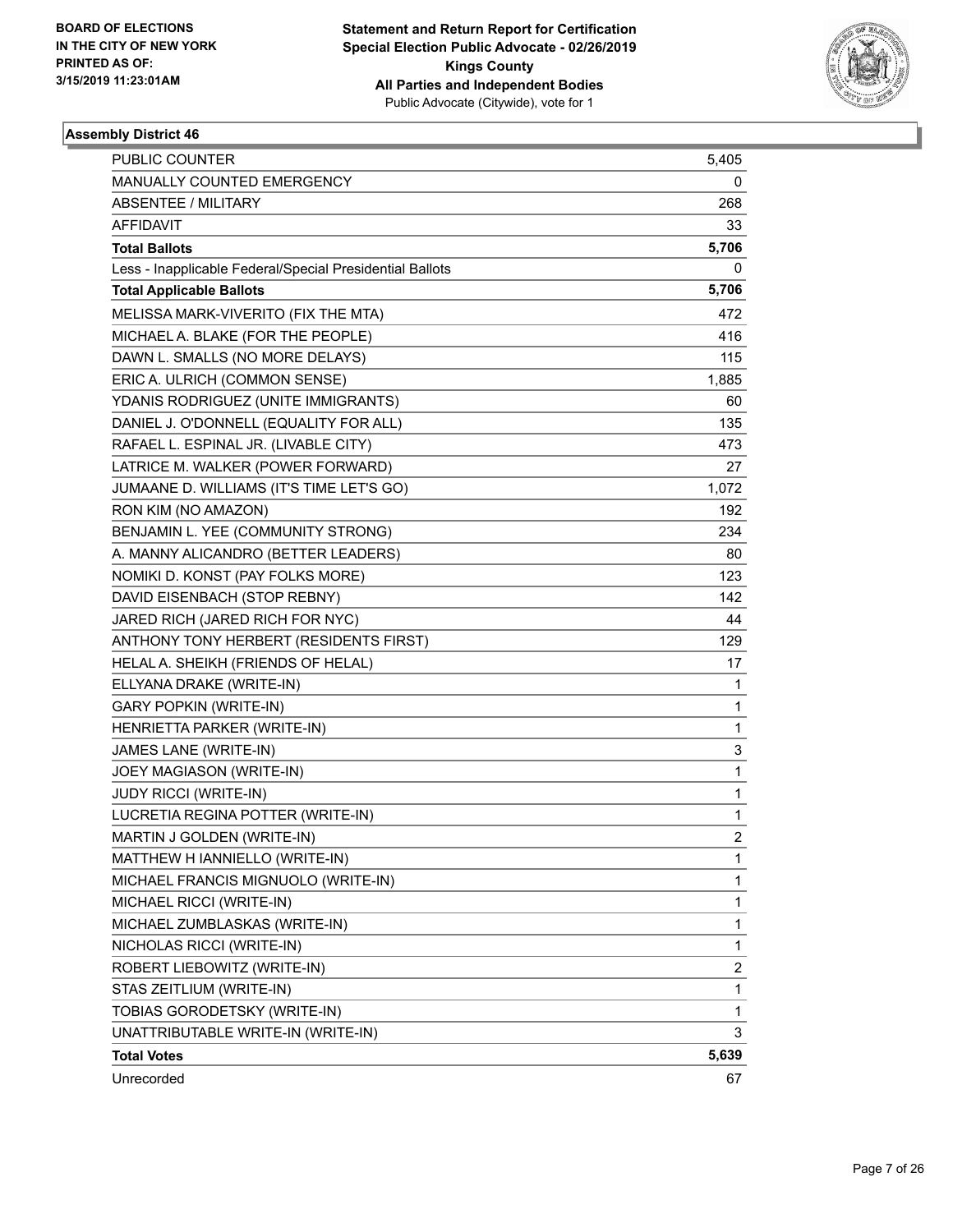

| PUBLIC COUNTER                                           | 2,859 |
|----------------------------------------------------------|-------|
| MANUALLY COUNTED EMERGENCY                               | 0     |
| <b>ABSENTEE / MILITARY</b>                               | 162   |
| AFFIDAVIT                                                | 17    |
| <b>Total Ballots</b>                                     | 3,038 |
| Less - Inapplicable Federal/Special Presidential Ballots | 0     |
| <b>Total Applicable Ballots</b>                          | 3,038 |
| MELISSA MARK-VIVERITO (FIX THE MTA)                      | 229   |
| MICHAEL A. BLAKE (FOR THE PEOPLE)                        | 132   |
| DAWN L. SMALLS (NO MORE DELAYS)                          | 56    |
| ERIC A. ULRICH (COMMON SENSE)                            | 908   |
| YDANIS RODRIGUEZ (UNITE IMMIGRANTS)                      | 44    |
| DANIEL J. O'DONNELL (EQUALITY FOR ALL)                   | 72    |
| RAFAEL L. ESPINAL JR. (LIVABLE CITY)                     | 176   |
| LATRICE M. WALKER (POWER FORWARD)                        | 7     |
| JUMAANE D. WILLIAMS (IT'S TIME LET'S GO)                 | 270   |
| RON KIM (NO AMAZON)                                      | 185   |
| BENJAMIN L. YEE (COMMUNITY STRONG)                       | 594   |
| A. MANNY ALICANDRO (BETTER LEADERS)                      | 81    |
| NOMIKI D. KONST (PAY FOLKS MORE)                         | 65    |
| DAVID EISENBACH (STOP REBNY)                             | 55    |
| JARED RICH (JARED RICH FOR NYC)                          | 19    |
| ANTHONY TONY HERBERT (RESIDENTS FIRST)                   | 45    |
| HELAL A. SHEIKH (FRIENDS OF HELAL)                       | 28    |
| <b>BERNIE KITGEN (WRITE-IN)</b>                          | 1     |
| LILY BELLE SARABRENIK (WRITE-IN)                         | 1     |
| OMAR H. ATEHOTONIA (WRITE-IN)                            | 1     |
| ORALIE SARAGA (WRITE-IN)                                 | 1     |
| QIUYUAN HUANG (WRITE-IN)                                 | 1     |
| SAUL GOODMAN (WRITE-IN)                                  | 1     |
| UNATTRIBUTABLE WRITE-IN (WRITE-IN)                       | 1     |
| <b>Total Votes</b>                                       | 2,973 |
| Unrecorded                                               | 65    |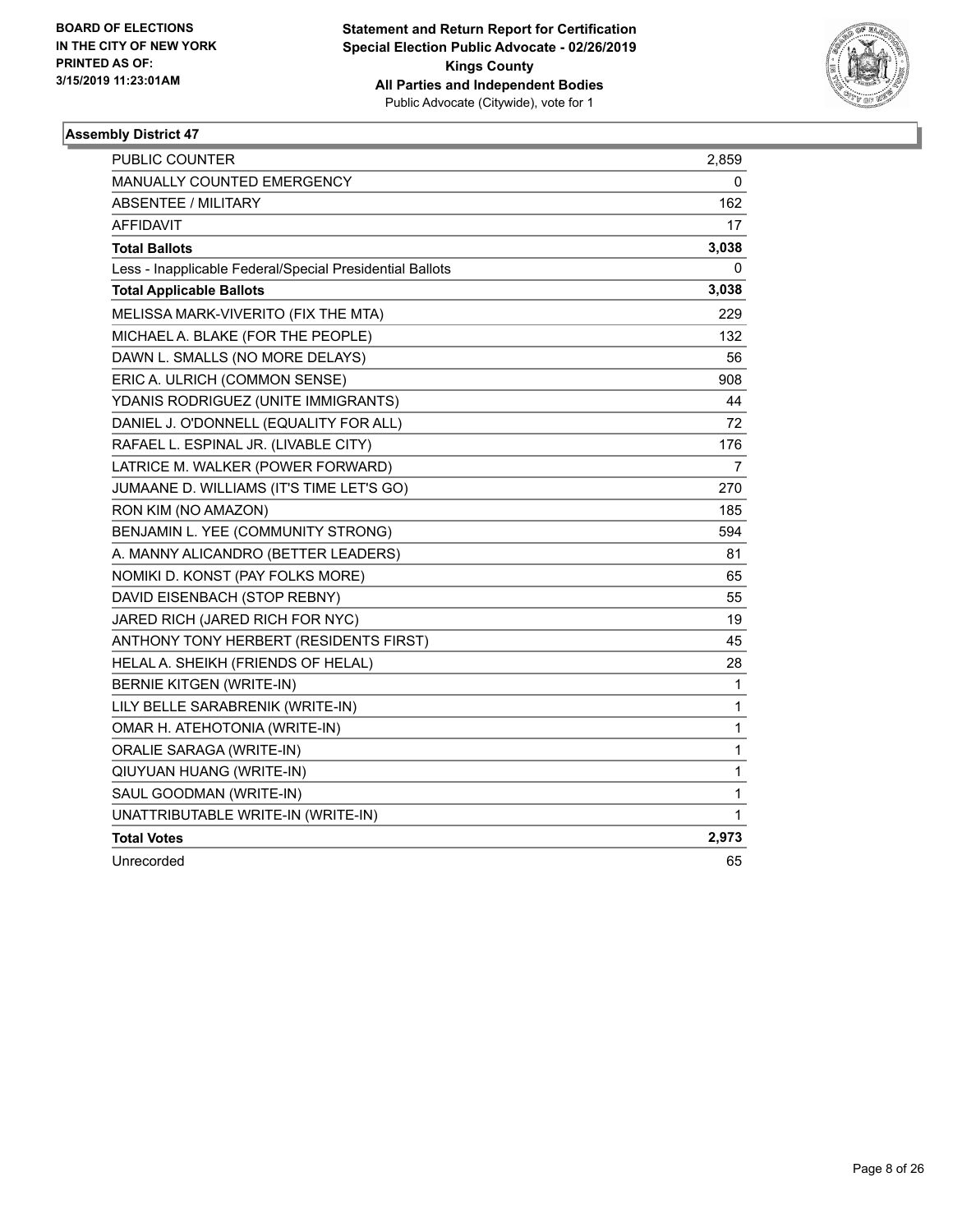

| PUBLIC COUNTER                                           | 6,452 |
|----------------------------------------------------------|-------|
| MANUALLY COUNTED EMERGENCY                               | 0     |
| <b>ABSENTEE / MILITARY</b>                               | 75    |
| AFFIDAVIT                                                | 23    |
| <b>Total Ballots</b>                                     | 6,550 |
| Less - Inapplicable Federal/Special Presidential Ballots | 0     |
| <b>Total Applicable Ballots</b>                          | 6,550 |
| MELISSA MARK-VIVERITO (FIX THE MTA)                      | 107   |
| MICHAEL A. BLAKE (FOR THE PEOPLE)                        | 60    |
| DAWN L. SMALLS (NO MORE DELAYS)                          | 26    |
| ERIC A. ULRICH (COMMON SENSE)                            | 5,539 |
| YDANIS RODRIGUEZ (UNITE IMMIGRANTS)                      | 25    |
| DANIEL J. O'DONNELL (EQUALITY FOR ALL)                   | 15    |
| RAFAEL L. ESPINAL JR. (LIVABLE CITY)                     | 109   |
| LATRICE M. WALKER (POWER FORWARD)                        | 2     |
| JUMAANE D. WILLIAMS (IT'S TIME LET'S GO)                 | 258   |
| RON KIM (NO AMAZON)                                      | 51    |
| BENJAMIN L. YEE (COMMUNITY STRONG)                       | 70    |
| A. MANNY ALICANDRO (BETTER LEADERS)                      | 28    |
| NOMIKI D. KONST (PAY FOLKS MORE)                         | 43    |
| DAVID EISENBACH (STOP REBNY)                             | 68    |
| JARED RICH (JARED RICH FOR NYC)                          | 8     |
| ANTHONY TONY HERBERT (RESIDENTS FIRST)                   | 11    |
| HELAL A. SHEIKH (FRIENDS OF HELAL)                       | 63    |
| AARON TYK (WRITE-IN)                                     | 1     |
| ALLAN PAPPER (WRITE-IN)                                  | 1     |
| BRANDON LIAO (WRITE-IN)                                  | 1     |
| CHOYA PRIEL WEINBERG (WRITE-IN)                          | 1     |
| DAVID JEHIEL MICHAELSON (WRITE-IN)                       | 1     |
| DAVID KALLIS (WRITE-IN)                                  | 1     |
| DONALD TRUMP (WRITE-IN)                                  | 1     |
| ELY A AMSEL1 (WRITE-IN)                                  | 1     |
| ERIC MYSSURA (WRITE-IN)                                  | 1     |
| IAN D GIRSHEK (WRITE-IN)                                 | 1     |
| JACOB SEIDEL (WRITE-IN)                                  | 1     |
| JAMES LANE (WRITE-IN)                                    | 1     |
| NICOLE MALIOTAKIS (WRITE-IN)                             | 1     |
| UNATTRIBUTABLE WRITE-IN (WRITE-IN)                       | 5     |
| YOESF ZORDMAN (WRITE-IN)                                 | 1     |
| <b>Total Votes</b>                                       | 6,502 |
| Unrecorded                                               | 48    |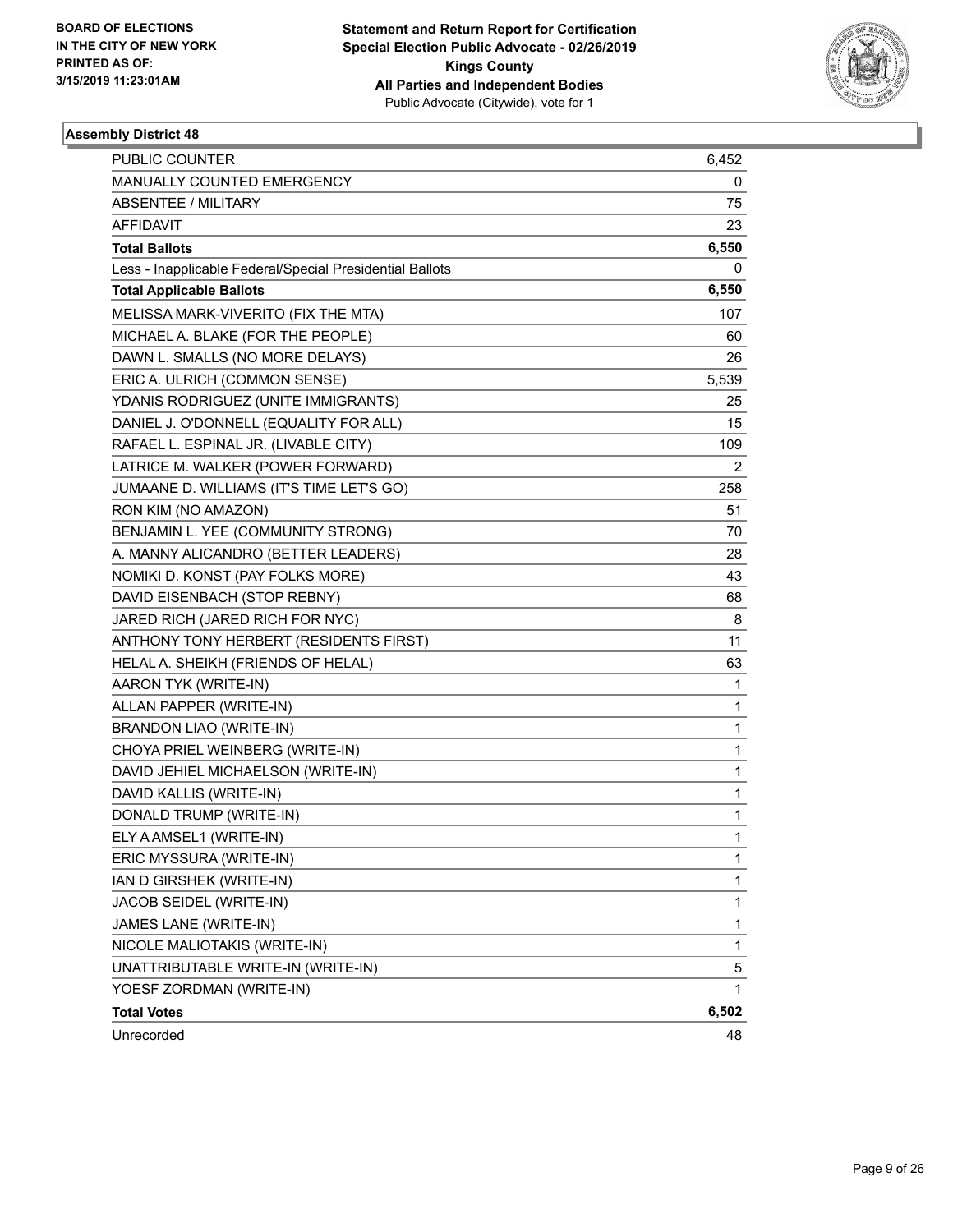

| <b>PUBLIC COUNTER</b>                                    | 2,264                   |
|----------------------------------------------------------|-------------------------|
| MANUALLY COUNTED EMERGENCY                               | 0                       |
| ABSENTEE / MILITARY                                      | 88                      |
| <b>AFFIDAVIT</b>                                         | 20                      |
| <b>Total Ballots</b>                                     | 2,372                   |
| Less - Inapplicable Federal/Special Presidential Ballots | 0                       |
| <b>Total Applicable Ballots</b>                          | 2,372                   |
| MELISSA MARK-VIVERITO (FIX THE MTA)                      | 225                     |
| MICHAEL A. BLAKE (FOR THE PEOPLE)                        | 101                     |
| DAWN L. SMALLS (NO MORE DELAYS)                          | 41                      |
| ERIC A. ULRICH (COMMON SENSE)                            | 742                     |
| YDANIS RODRIGUEZ (UNITE IMMIGRANTS)                      | 65                      |
| DANIEL J. O'DONNELL (EQUALITY FOR ALL)                   | 41                      |
| RAFAEL L. ESPINAL JR. (LIVABLE CITY)                     | 54                      |
| LATRICE M. WALKER (POWER FORWARD)                        | 3                       |
| JUMAANE D. WILLIAMS (IT'S TIME LET'S GO)                 | 206                     |
| RON KIM (NO AMAZON)                                      | 228                     |
| BENJAMIN L. YEE (COMMUNITY STRONG)                       | 439                     |
| A. MANNY ALICANDRO (BETTER LEADERS)                      | 51                      |
| NOMIKI D. KONST (PAY FOLKS MORE)                         | 62                      |
| DAVID EISENBACH (STOP REBNY)                             | 20                      |
| JARED RICH (JARED RICH FOR NYC)                          | 10                      |
| ANTHONY TONY HERBERT (RESIDENTS FIRST)                   | 22                      |
| HELAL A. SHEIKH (FRIENDS OF HELAL)                       | 19                      |
| ADAM W. SORO (WRITE-IN)                                  | 1                       |
| MARTIN J GOLDEN (WRITE-IN)                               | $\overline{\mathbf{c}}$ |
| MICHAEL ZUMBLASKAS (WRITE-IN)                            | $\mathbf{1}$            |
| SCOTT MCCARTHY (WRITE-IN)                                | $\mathbf{1}$            |
| UNATTRIBUTABLE WRITE-IN (WRITE-IN)                       | $\overline{2}$          |
| <b>Total Votes</b>                                       | 2,336                   |
| Unrecorded                                               | 36                      |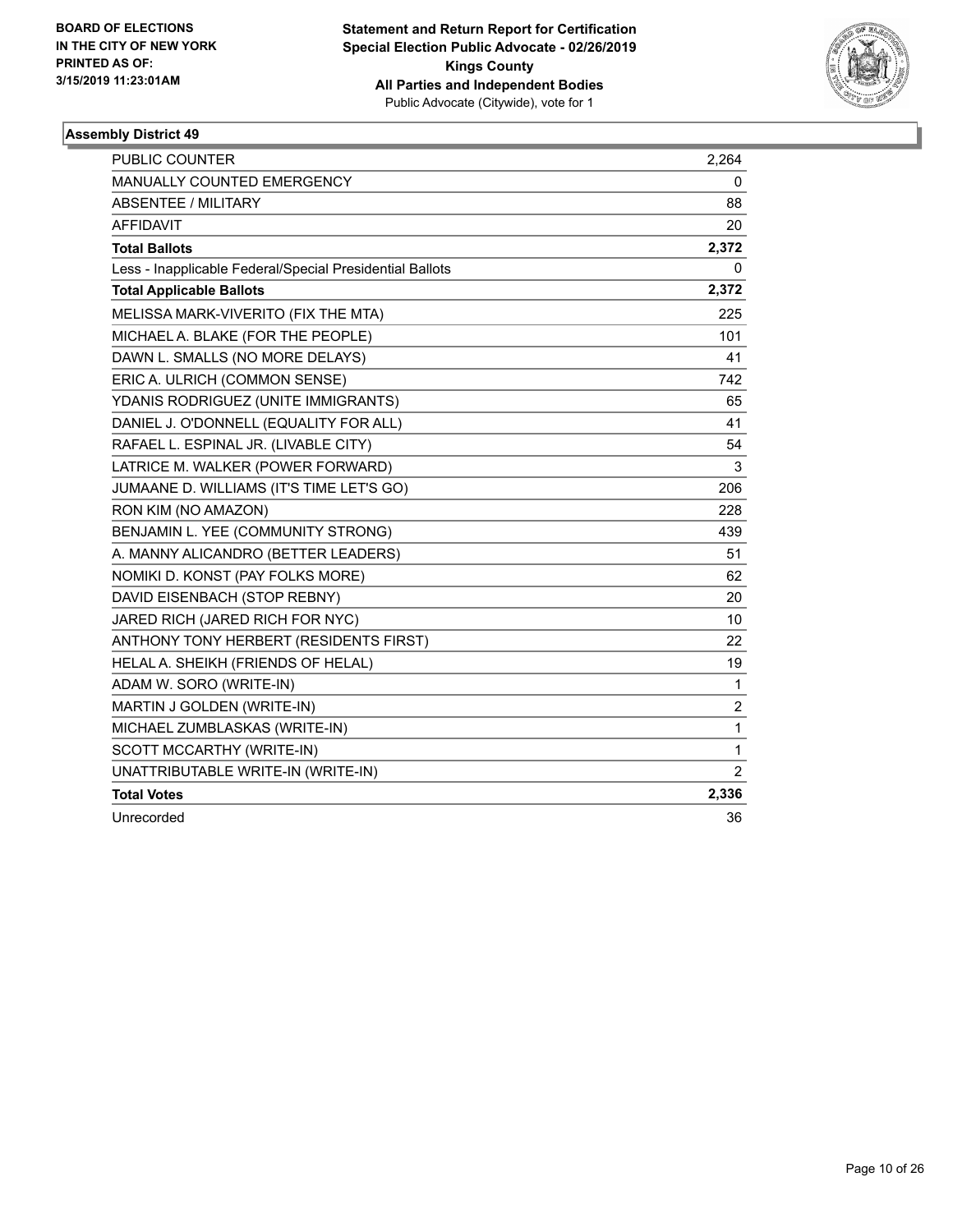

| <b>PUBLIC COUNTER</b>                                    | 5,950        |
|----------------------------------------------------------|--------------|
| MANUALLY COUNTED EMERGENCY                               | 0            |
| <b>ABSENTEE / MILITARY</b>                               | 90           |
| <b>AFFIDAVIT</b>                                         | 29           |
| <b>Total Ballots</b>                                     | 6,069        |
| Less - Inapplicable Federal/Special Presidential Ballots | 0            |
| <b>Total Applicable Ballots</b>                          | 6,069        |
| MELISSA MARK-VIVERITO (FIX THE MTA)                      | 724          |
| MICHAEL A. BLAKE (FOR THE PEOPLE)                        | 184          |
| DAWN L. SMALLS (NO MORE DELAYS)                          | 231          |
| ERIC A. ULRICH (COMMON SENSE)                            | 486          |
| YDANIS RODRIGUEZ (UNITE IMMIGRANTS)                      | 156          |
| DANIEL J. O'DONNELL (EQUALITY FOR ALL)                   | 81           |
| RAFAEL L. ESPINAL JR. (LIVABLE CITY)                     | 1,145        |
| LATRICE M. WALKER (POWER FORWARD)                        | 14           |
| JUMAANE D. WILLIAMS (IT'S TIME LET'S GO)                 | 2,341        |
| RON KIM (NO AMAZON)                                      | 99           |
| BENJAMIN L. YEE (COMMUNITY STRONG)                       | 92           |
| A. MANNY ALICANDRO (BETTER LEADERS)                      | 26           |
| NOMIKI D. KONST (PAY FOLKS MORE)                         | 315          |
| DAVID EISENBACH (STOP REBNY)                             | 47           |
| JARED RICH (JARED RICH FOR NYC)                          | 6            |
| ANTHONY TONY HERBERT (RESIDENTS FIRST)                   | 46           |
| HELAL A. SHEIKH (FRIENDS OF HELAL)                       | 9            |
| CHARLES JESSE DEES (WRITE-IN)                            | 1            |
| CURTIS SILVIA (WRITE-IN)                                 | $\mathbf{1}$ |
| <b>GEORGE PATAKI (WRITE-IN)</b>                          | 1            |
| JAMES LANE (WRITE-IN)                                    | 1            |
| <b>JAMES MARION (WRITE-IN)</b>                           | 1            |
| JOHN SEXTON (WRITE-IN)                                   | 1            |
| THEODORE REX GROSS (WRITE-IN)                            | 1            |
| UNATTRIBUTABLE WRITE-IN (WRITE-IN)                       | 1            |
| <b>Total Votes</b>                                       | 6,010        |
| Unrecorded                                               | 59           |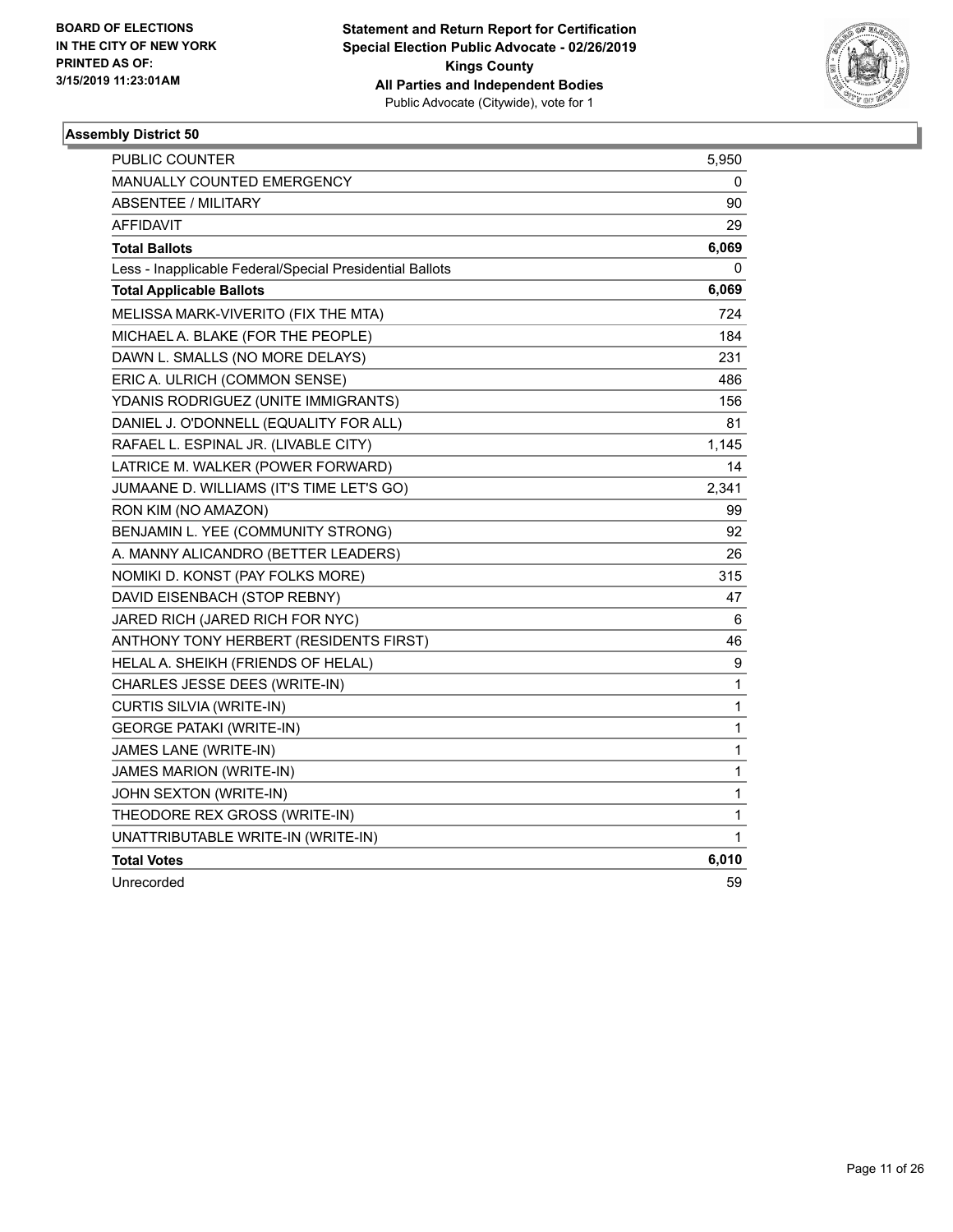

| PUBLIC COUNTER                                           | 4,642                   |
|----------------------------------------------------------|-------------------------|
| <b>MANUALLY COUNTED EMERGENCY</b>                        | 0                       |
| ABSENTEE / MILITARY                                      | 80                      |
| AFFIDAVIT                                                | 21                      |
| <b>Total Ballots</b>                                     | 4,743                   |
| Less - Inapplicable Federal/Special Presidential Ballots | 0                       |
| <b>Total Applicable Ballots</b>                          | 4,743                   |
| MELISSA MARK-VIVERITO (FIX THE MTA)                      | 779                     |
| MICHAEL A. BLAKE (FOR THE PEOPLE)                        | 187                     |
| DAWN L. SMALLS (NO MORE DELAYS)                          | 151                     |
| ERIC A. ULRICH (COMMON SENSE)                            | 451                     |
| YDANIS RODRIGUEZ (UNITE IMMIGRANTS)                      | 374                     |
| DANIEL J. O'DONNELL (EQUALITY FOR ALL)                   | 50                      |
| RAFAEL L. ESPINAL JR. (LIVABLE CITY)                     | 194                     |
| LATRICE M. WALKER (POWER FORWARD)                        | 21                      |
| JUMAANE D. WILLIAMS (IT'S TIME LET'S GO)                 | 1,719                   |
| RON KIM (NO AMAZON)                                      | 107                     |
| BENJAMIN L. YEE (COMMUNITY STRONG)                       | 231                     |
| A. MANNY ALICANDRO (BETTER LEADERS)                      | 26                      |
| NOMIKI D. KONST (PAY FOLKS MORE)                         | 208                     |
| DAVID EISENBACH (STOP REBNY)                             | 36                      |
| JARED RICH (JARED RICH FOR NYC)                          | 15                      |
| ANTHONY TONY HERBERT (RESIDENTS FIRST)                   | 89                      |
| HELAL A. SHEIKH (FRIENDS OF HELAL)                       | 34                      |
| <b>BRODRA POLL (WRITE-IN)</b>                            | 1                       |
| CHANIE POLL (WRITE-IN)                                   | 1                       |
| <b>GARY POPKIN (WRITE-IN)</b>                            | 1                       |
| ISSAM HASSAN (WRITE-IN)                                  | 1                       |
| JAMES LANE (WRITE-IN)                                    | $\overline{\mathbf{c}}$ |
| JONATHAN ABRAMS (WRITE-IN)                               | $\mathbf{1}$            |
| KALMAN YAEGER (WRITE-IN)                                 | $\mathbf{1}$            |
| MATTHEW MILLER (WRITE-IN)                                | 1                       |
| UNATTRIBUTABLE WRITE-IN (WRITE-IN)                       | $\mathbf{1}$            |
| <b>Total Votes</b>                                       | 4,682                   |
| Unrecorded                                               | 61                      |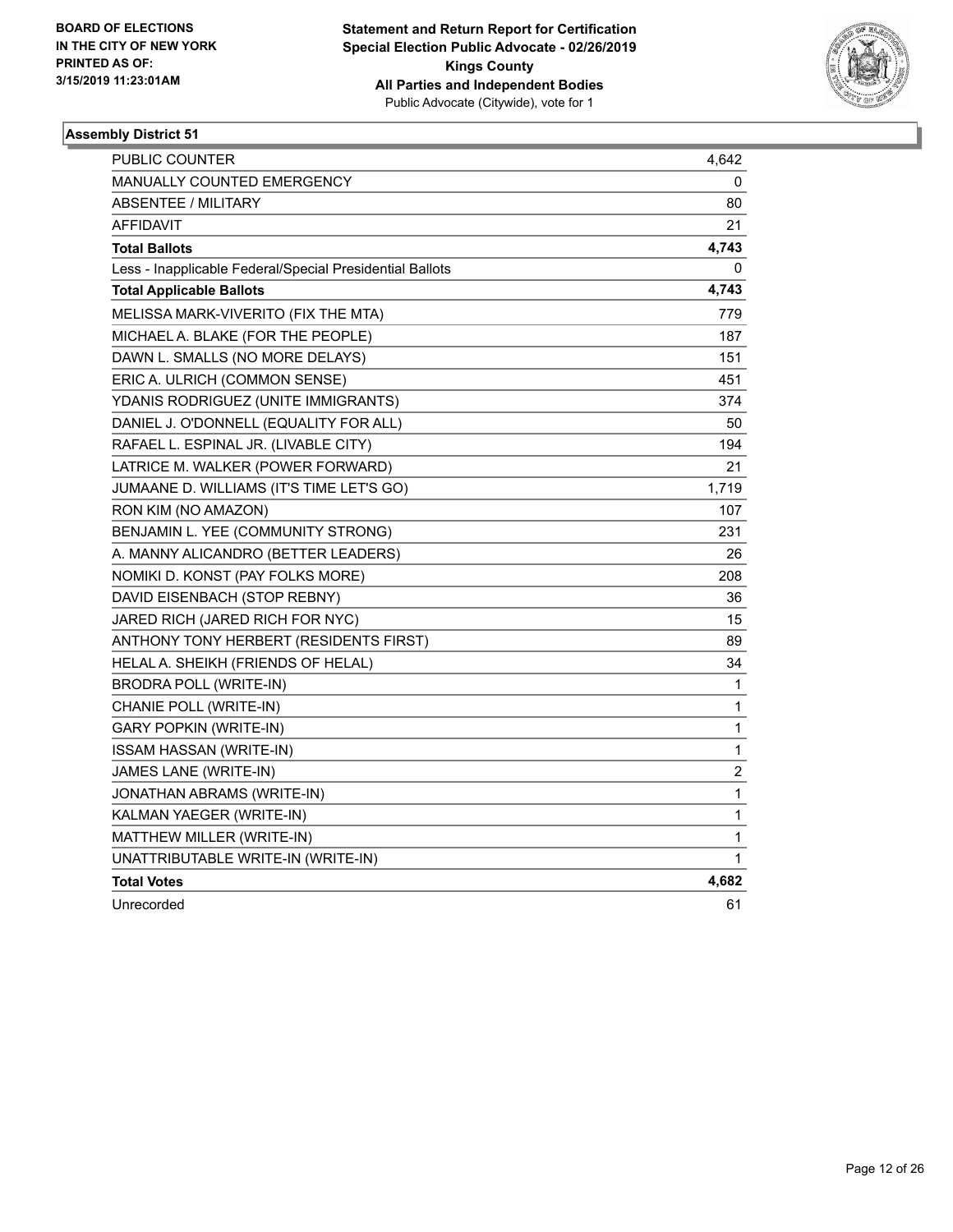

| PUBLIC COUNTER                                           | 14,220                  |
|----------------------------------------------------------|-------------------------|
| MANUALLY COUNTED EMERGENCY                               | 0                       |
| <b>ABSENTEE / MILITARY</b>                               | 285                     |
| <b>AFFIDAVIT</b>                                         | 53                      |
| <b>Total Ballots</b>                                     | 14,558                  |
| Less - Inapplicable Federal/Special Presidential Ballots | 0                       |
| <b>Total Applicable Ballots</b>                          | 14,558                  |
| MELISSA MARK-VIVERITO (FIX THE MTA)                      | 1,876                   |
| MICHAEL A. BLAKE (FOR THE PEOPLE)                        | 865                     |
| DAWN L. SMALLS (NO MORE DELAYS)                          | 907                     |
| ERIC A. ULRICH (COMMON SENSE)                            | 978                     |
| YDANIS RODRIGUEZ (UNITE IMMIGRANTS)                      | 131                     |
| DANIEL J. O'DONNELL (EQUALITY FOR ALL)                   | 370                     |
| RAFAEL L. ESPINAL JR. (LIVABLE CITY)                     | 570                     |
| LATRICE M. WALKER (POWER FORWARD)                        | 50                      |
| JUMAANE D. WILLIAMS (IT'S TIME LET'S GO)                 | 7,618                   |
| RON KIM (NO AMAZON)                                      | 222                     |
| BENJAMIN L. YEE (COMMUNITY STRONG)                       | 225                     |
| A. MANNY ALICANDRO (BETTER LEADERS)                      | 48                      |
| NOMIKI D. KONST (PAY FOLKS MORE)                         | 435                     |
| DAVID EISENBACH (STOP REBNY)                             | 94                      |
| JARED RICH (JARED RICH FOR NYC)                          | 53                      |
| ANTHONY TONY HERBERT (RESIDENTS FIRST)                   | 47                      |
| HELAL A. SHEIKH (FRIENDS OF HELAL)                       | 6                       |
| AFRIM PRELVUKAJ (WRITE-IN)                               | 1                       |
| CORY JOHNSON (WRITE-IN)                                  | 1                       |
| DANIEL CHRISTMANN (WRITE-IN)                             | 1                       |
| DANIEL GIANSANTE (WRITE-IN)                              | 1                       |
| ERROL LEWIS (WRITE-IN)                                   | 1                       |
| <b>GARY POPKIN (WRITE-IN)</b>                            | 1                       |
| IFEUMA IKE (WRITE-IN)                                    | 1                       |
| JAMES LANE (WRITE-IN)                                    | 4                       |
| KAREN JOHNSON (WRITE-IN)                                 | 1                       |
| MAX RICH (WRITE-IN)                                      | 1                       |
| MICHAEL A. HARMON (WRITE-IN)                             | $\overline{\mathbf{c}}$ |
| MICHAEL CHIAVAROLI (WRITE-IN)                            | 1                       |
| MICHAEL ZUMBLASKAS (WRITE-IN)                            | 1                       |
| STEVEN E. SHOVERS (WRITE-IN)                             | 1                       |
| UNCOUNTED WRITE-IN PER STATUTE (WRITE-IN)                | 1                       |
| <b>Total Votes</b>                                       | 14,514                  |
| Unrecorded                                               | 44                      |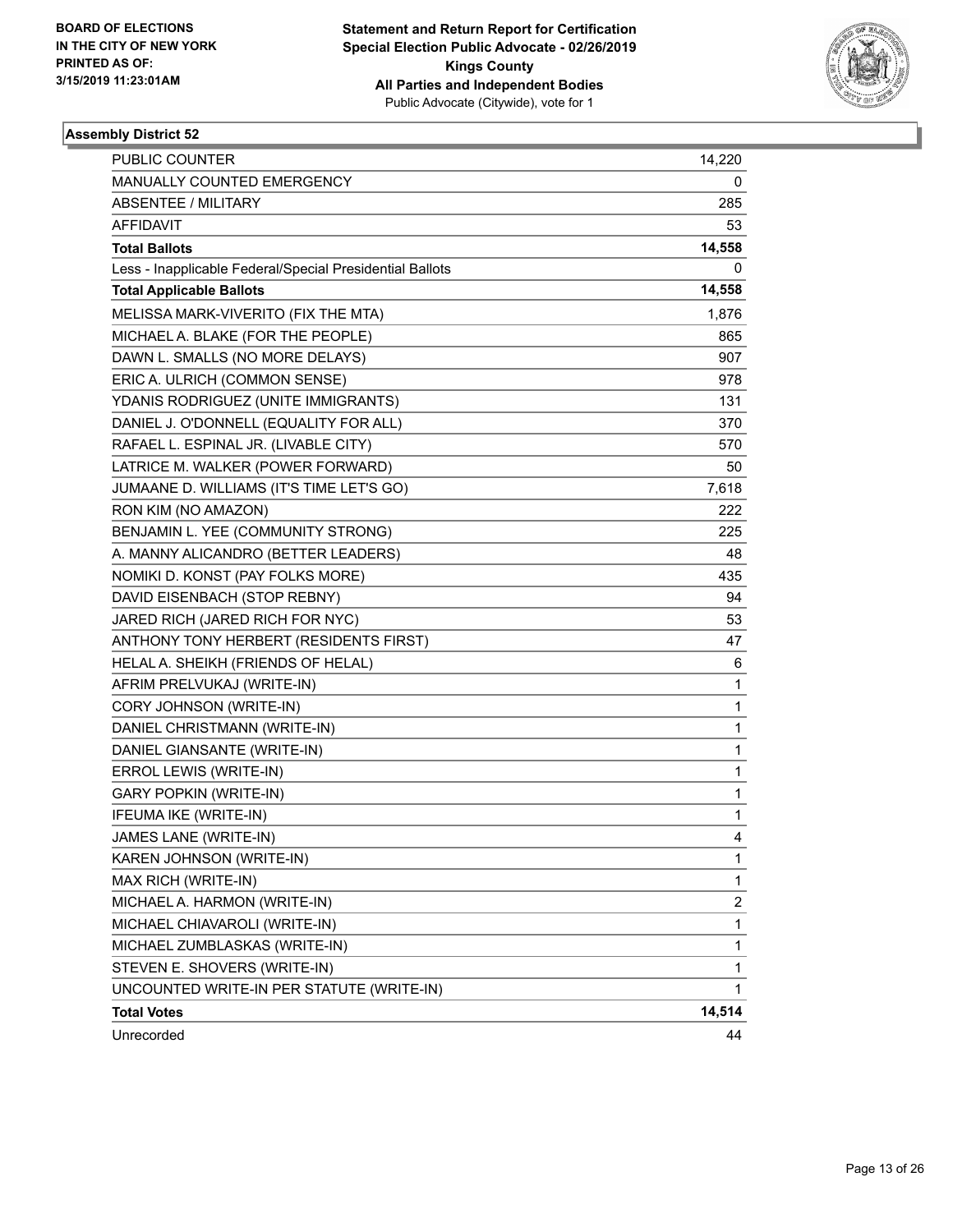

| <b>PUBLIC COUNTER</b>                                    | 5,697       |
|----------------------------------------------------------|-------------|
| <b>MANUALLY COUNTED EMERGENCY</b>                        | 0           |
| <b>ABSENTEE / MILITARY</b>                               | 73          |
| <b>AFFIDAVIT</b>                                         | 34          |
| <b>Total Ballots</b>                                     | 5,804       |
| Less - Inapplicable Federal/Special Presidential Ballots | 0           |
| <b>Total Applicable Ballots</b>                          | 5,804       |
| MELISSA MARK-VIVERITO (FIX THE MTA)                      | 1,115       |
| MICHAEL A. BLAKE (FOR THE PEOPLE)                        | 182         |
| DAWN L. SMALLS (NO MORE DELAYS)                          | 134         |
| ERIC A. ULRICH (COMMON SENSE)                            | 174         |
| YDANIS RODRIGUEZ (UNITE IMMIGRANTS)                      | 750         |
| DANIEL J. O'DONNELL (EQUALITY FOR ALL)                   | 55          |
| RAFAEL L. ESPINAL JR. (LIVABLE CITY)                     | 878         |
| LATRICE M. WALKER (POWER FORWARD)                        | 20          |
| JUMAANE D. WILLIAMS (IT'S TIME LET'S GO)                 | 1,832       |
| RON KIM (NO AMAZON)                                      | 72          |
| BENJAMIN L. YEE (COMMUNITY STRONG)                       | 141         |
| A. MANNY ALICANDRO (BETTER LEADERS)                      | 28          |
| NOMIKI D. KONST (PAY FOLKS MORE)                         | 270         |
| DAVID EISENBACH (STOP REBNY)                             | 11          |
| JARED RICH (JARED RICH FOR NYC)                          | 9           |
| ANTHONY TONY HERBERT (RESIDENTS FIRST)                   | 31          |
| HELAL A. SHEIKH (FRIENDS OF HELAL)                       | 10          |
| DANIEL CHRISTMANN (WRITE-IN)                             | 1           |
| ED HARLEY (WRITE-IN)                                     | $\mathbf 1$ |
| JAMES LANE (WRITE-IN)                                    | 3           |
| JETT DROLETTE (WRITE-IN)                                 | 1           |
| JOHN BROWN (WRITE-IN)                                    | 1           |
| JOSEPH TURANO (WRITE-IN)                                 | 1           |
| RAMMEL RODRIQUEZ (WRITE-IN)                              | 1           |
| UNATTRIBUTABLE WRITE-IN (WRITE-IN)                       | 2           |
| <b>Total Votes</b>                                       | 5,723       |
| Unrecorded                                               | 81          |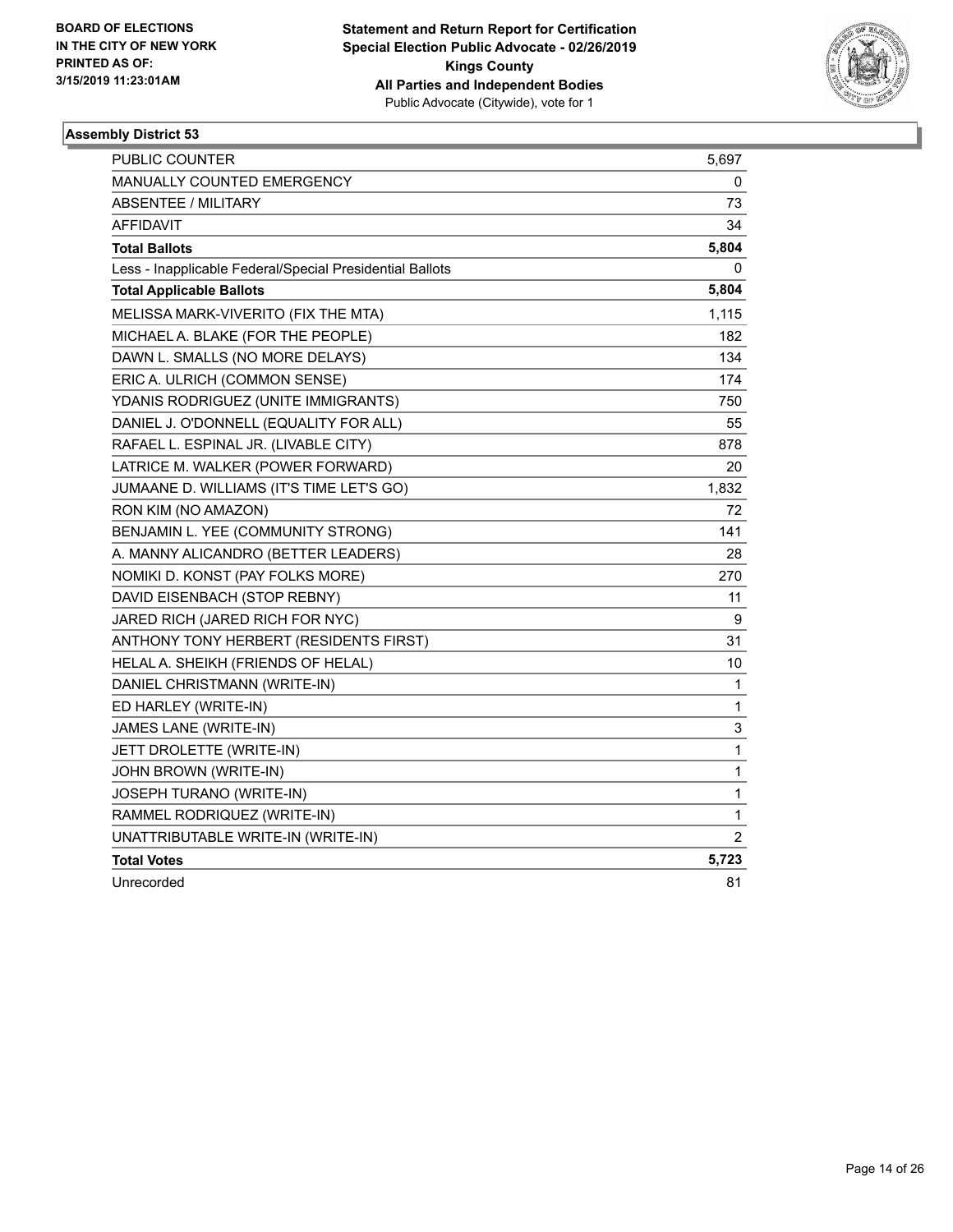

| <b>PUBLIC COUNTER</b>                                    | 3,959        |
|----------------------------------------------------------|--------------|
| <b>MANUALLY COUNTED EMERGENCY</b>                        | 0            |
| <b>ABSENTEE / MILITARY</b>                               | 78           |
| <b>AFFIDAVIT</b>                                         | 39           |
| <b>Total Ballots</b>                                     | 4,076        |
| Less - Inapplicable Federal/Special Presidential Ballots | 0            |
| <b>Total Applicable Ballots</b>                          | 4,076        |
| MELISSA MARK-VIVERITO (FIX THE MTA)                      | 446          |
| MICHAEL A. BLAKE (FOR THE PEOPLE)                        | 188          |
| DAWN L. SMALLS (NO MORE DELAYS)                          | 94           |
| ERIC A. ULRICH (COMMON SENSE)                            | 69           |
| YDANIS RODRIGUEZ (UNITE IMMIGRANTS)                      | 595          |
| DANIEL J. O'DONNELL (EQUALITY FOR ALL)                   | 30           |
| RAFAEL L. ESPINAL JR. (LIVABLE CITY)                     | 817          |
| LATRICE M. WALKER (POWER FORWARD)                        | 28           |
| JUMAANE D. WILLIAMS (IT'S TIME LET'S GO)                 | 1,312        |
| RON KIM (NO AMAZON)                                      | 37           |
| BENJAMIN L. YEE (COMMUNITY STRONG)                       | 48           |
| A. MANNY ALICANDRO (BETTER LEADERS)                      | 10           |
| NOMIKI D. KONST (PAY FOLKS MORE)                         | 112          |
| DAVID EISENBACH (STOP REBNY)                             | 10           |
| JARED RICH (JARED RICH FOR NYC)                          | 3            |
| ANTHONY TONY HERBERT (RESIDENTS FIRST)                   | 55           |
| HELAL A. SHEIKH (FRIENDS OF HELAL)                       | 170          |
| ERIK MARTIN DILAN (WRITE-IN)                             | 1            |
| UNATTRIBUTABLE WRITE-IN (WRITE-IN)                       | $\mathbf{1}$ |
| UNCOUNTED WRITE-IN PER STATUTE (WRITE-IN)                | 1            |
| <b>Total Votes</b>                                       | 4,027        |
| Unrecorded                                               | 49           |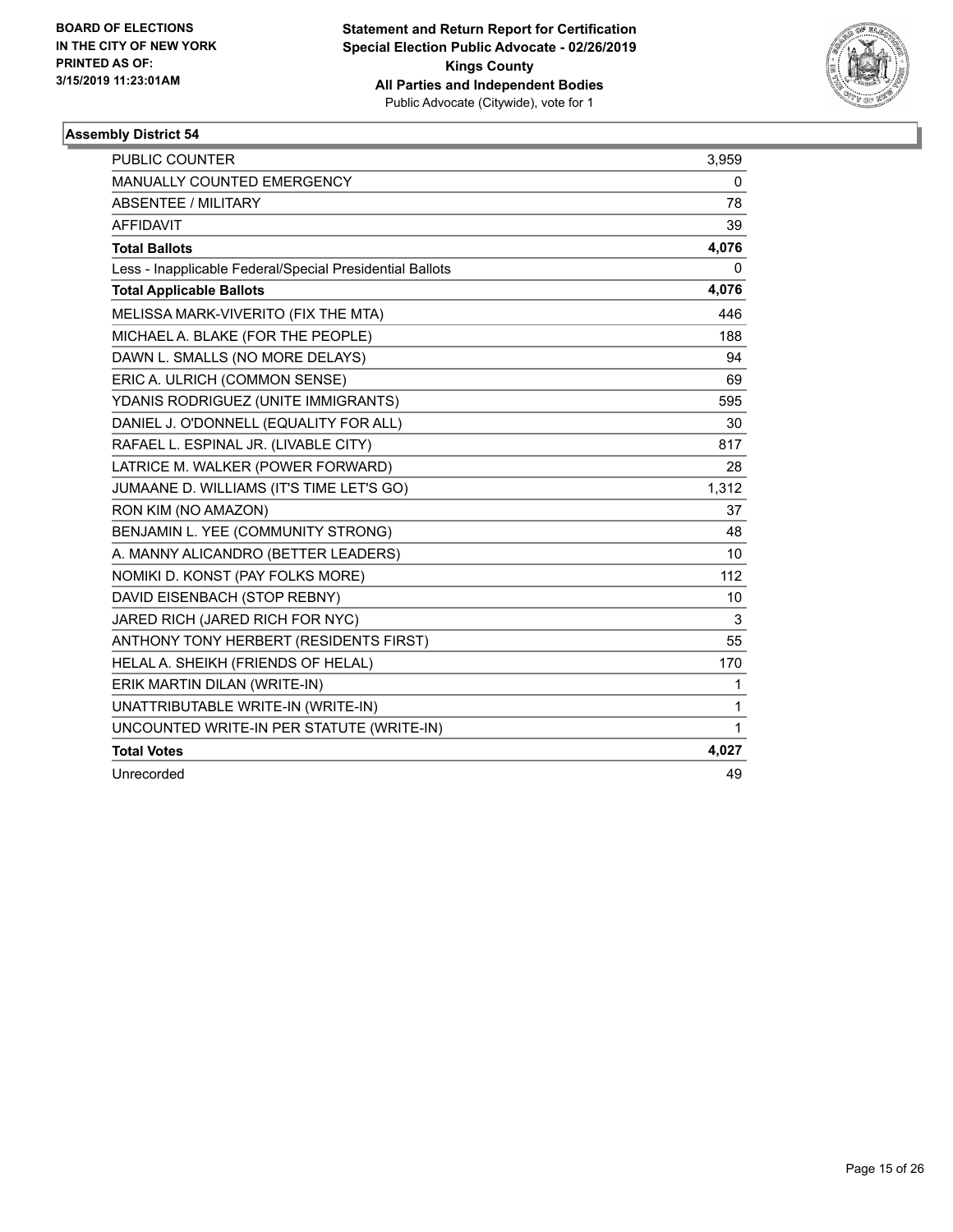

| <b>PUBLIC COUNTER</b>                                    | 4,642 |
|----------------------------------------------------------|-------|
| MANUALLY COUNTED EMERGENCY                               | 0     |
| ABSENTEE / MILITARY                                      | 149   |
| <b>AFFIDAVIT</b>                                         | 39    |
| <b>Total Ballots</b>                                     | 4,830 |
| Less - Inapplicable Federal/Special Presidential Ballots | 0     |
| <b>Total Applicable Ballots</b>                          | 4,830 |
| MELISSA MARK-VIVERITO (FIX THE MTA)                      | 320   |
| MICHAEL A. BLAKE (FOR THE PEOPLE)                        | 447   |
| DAWN L. SMALLS (NO MORE DELAYS)                          | 158   |
| ERIC A. ULRICH (COMMON SENSE)                            | 59    |
| YDANIS RODRIGUEZ (UNITE IMMIGRANTS)                      | 245   |
| DANIEL J. O'DONNELL (EQUALITY FOR ALL)                   | 39    |
| RAFAEL L. ESPINAL JR. (LIVABLE CITY)                     | 189   |
| LATRICE M. WALKER (POWER FORWARD)                        | 554   |
| JUMAANE D. WILLIAMS (IT'S TIME LET'S GO)                 | 2,412 |
| RON KIM (NO AMAZON)                                      | 20    |
| BENJAMIN L. YEE (COMMUNITY STRONG)                       | 23    |
| A. MANNY ALICANDRO (BETTER LEADERS)                      | 18    |
| NOMIKI D. KONST (PAY FOLKS MORE)                         | 69    |
| DAVID EISENBACH (STOP REBNY)                             | 8     |
| JARED RICH (JARED RICH FOR NYC)                          | 10    |
| ANTHONY TONY HERBERT (RESIDENTS FIRST)                   | 156   |
| HELAL A. SHEIKH (FRIENDS OF HELAL)                       | 15    |
| AARON C. MARTIN (WRITE-IN)                               | 1     |
| BERNEDA JACKSON (WRITE-IN)                               | 1     |
| CRUZ NELSON (WRITE-IN)                                   | 1     |
| JAMES LANE (WRITE-IN)                                    | 2     |
| UNATTRIBUTABLE WRITE-IN (WRITE-IN)                       | 1     |
| <b>Total Votes</b>                                       | 4,748 |
| Unrecorded                                               | 82    |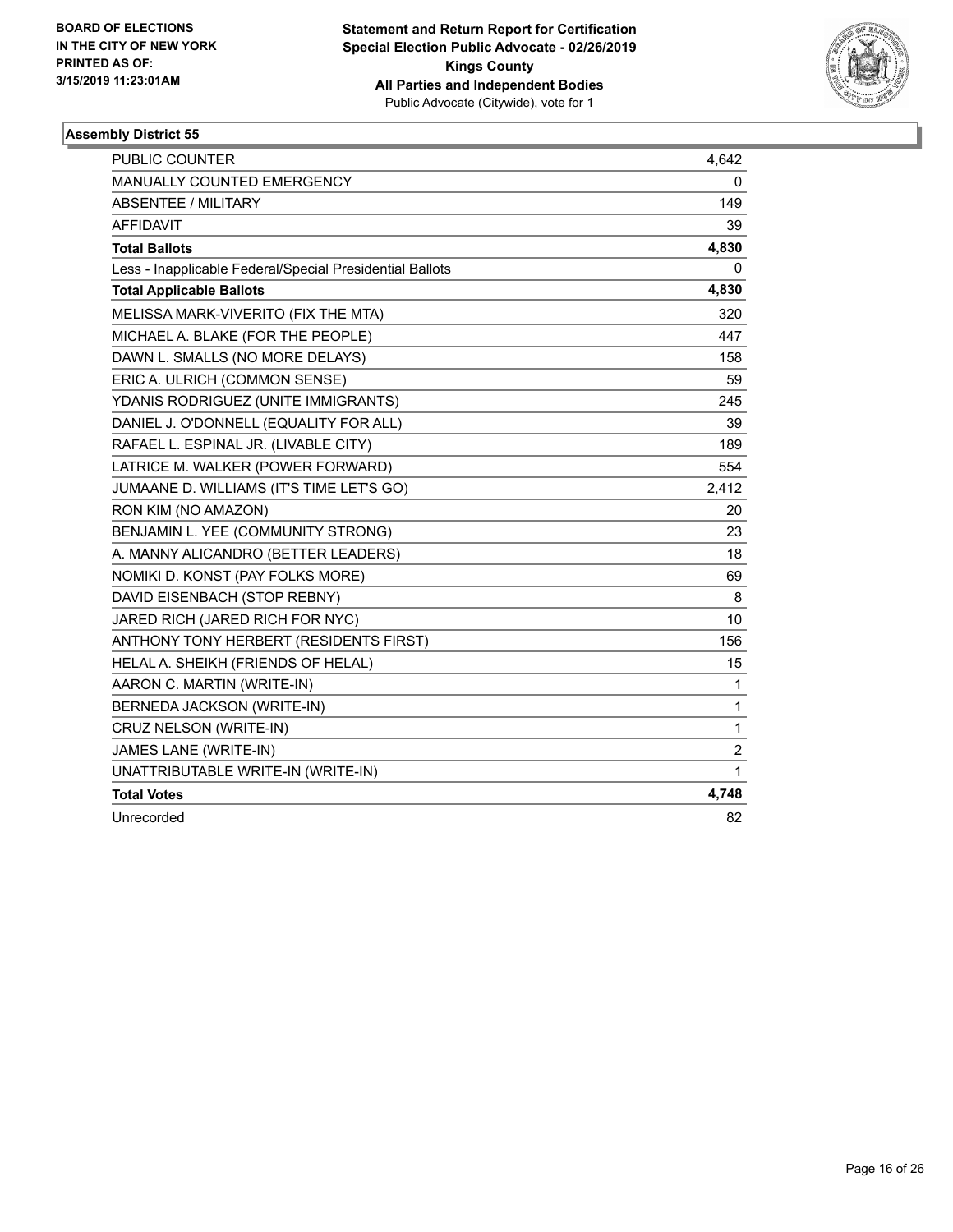

| <b>PUBLIC COUNTER</b>                                    | 7,560          |
|----------------------------------------------------------|----------------|
| MANUALLY COUNTED EMERGENCY                               | 0              |
| ABSENTEE / MILITARY                                      | 139            |
| <b>AFFIDAVIT</b>                                         | 33             |
| <b>Total Ballots</b>                                     | 7,732          |
| Less - Inapplicable Federal/Special Presidential Ballots | 0              |
| <b>Total Applicable Ballots</b>                          | 7,732          |
| MELISSA MARK-VIVERITO (FIX THE MTA)                      | 577            |
| MICHAEL A. BLAKE (FOR THE PEOPLE)                        | 645            |
| DAWN L. SMALLS (NO MORE DELAYS)                          | 302            |
| ERIC A. ULRICH (COMMON SENSE)                            | 89             |
| YDANIS RODRIGUEZ (UNITE IMMIGRANTS)                      | 175            |
| DANIEL J. O'DONNELL (EQUALITY FOR ALL)                   | 54             |
| RAFAEL L. ESPINAL JR. (LIVABLE CITY)                     | 339            |
| LATRICE M. WALKER (POWER FORWARD)                        | 103            |
| JUMAANE D. WILLIAMS (IT'S TIME LET'S GO)                 | 4,853          |
| RON KIM (NO AMAZON)                                      | 57             |
| BENJAMIN L. YEE (COMMUNITY STRONG)                       | 53             |
| A. MANNY ALICANDRO (BETTER LEADERS)                      | 24             |
| NOMIKI D. KONST (PAY FOLKS MORE)                         | 192            |
| DAVID EISENBACH (STOP REBNY)                             | 22             |
| JARED RICH (JARED RICH FOR NYC)                          | 7              |
| ANTHONY TONY HERBERT (RESIDENTS FIRST)                   | 141            |
| HELAL A. SHEIKH (FRIENDS OF HELAL)                       | 23             |
| AMELIA HAWKINS (WRITE-IN)                                | $\overline{2}$ |
| BECKY LYNCH (WRITE-IN)                                   | $\mathbf{1}$   |
| DAVE COLON (WRITE-IN)                                    | 1              |
| LINDA GUILLEBEAUX (WRITE-IN)                             | $\overline{2}$ |
| UNATTRIBUTABLE WRITE-IN (WRITE-IN)                       | 3              |
| <b>Total Votes</b>                                       | 7,665          |
| Unrecorded                                               | 67             |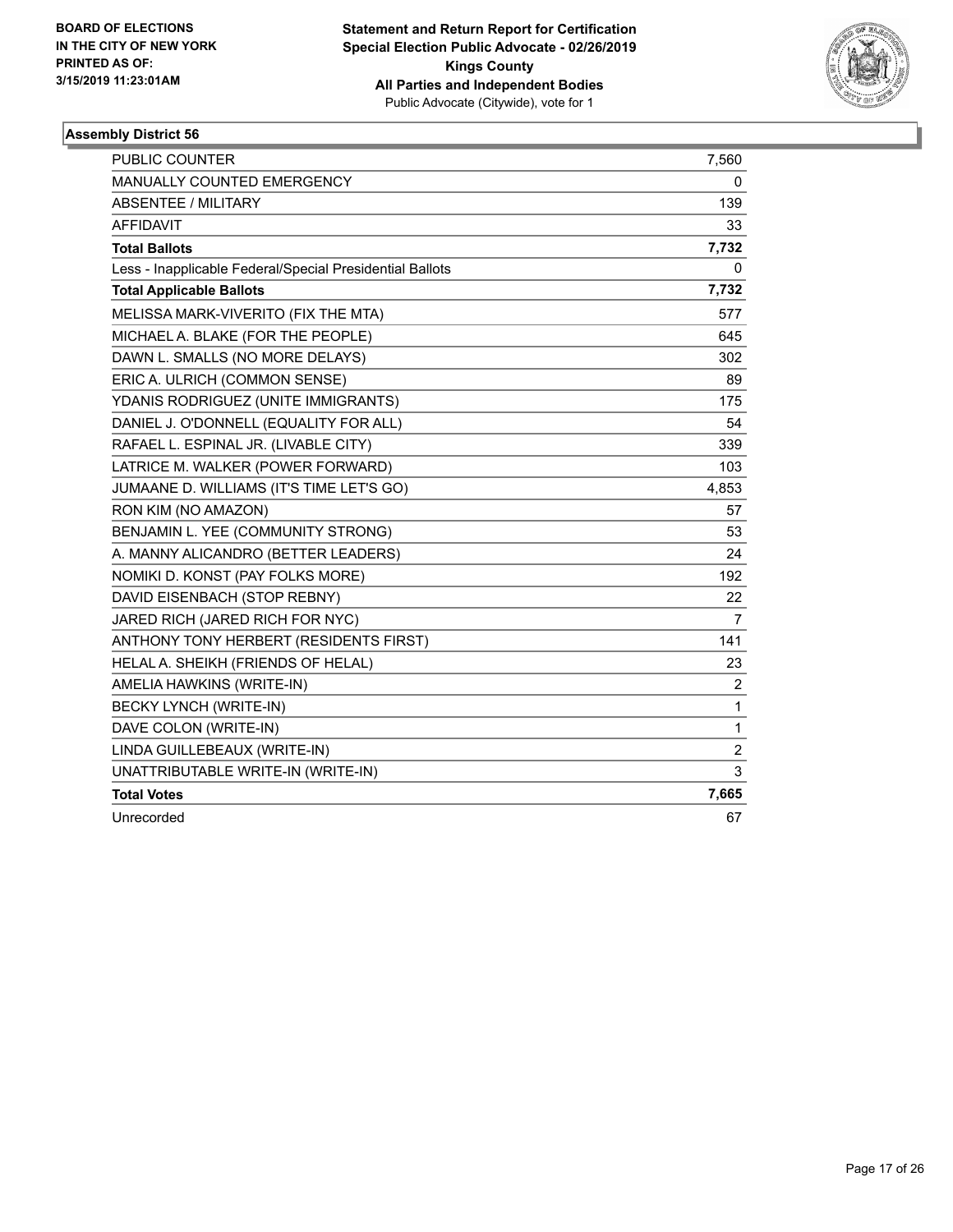

| PUBLIC COUNTER                                           | 12,261 |
|----------------------------------------------------------|--------|
| <b>MANUALLY COUNTED EMERGENCY</b>                        | 0      |
| <b>ABSENTEE / MILITARY</b>                               | 286    |
| <b>AFFIDAVIT</b>                                         | 71     |
| <b>Total Ballots</b>                                     | 12,618 |
| Less - Inapplicable Federal/Special Presidential Ballots | 0      |
| <b>Total Applicable Ballots</b>                          | 12,618 |
| MELISSA MARK-VIVERITO (FIX THE MTA)                      | 1,213  |
| MICHAEL A. BLAKE (FOR THE PEOPLE)                        | 830    |
| DAWN L. SMALLS (NO MORE DELAYS)                          | 594    |
| ERIC A. ULRICH (COMMON SENSE)                            | 164    |
| YDANIS RODRIGUEZ (UNITE IMMIGRANTS)                      | 129    |
| DANIEL J. O'DONNELL (EQUALITY FOR ALL)                   | 104    |
| RAFAEL L. ESPINAL JR. (LIVABLE CITY)                     | 517    |
| LATRICE M. WALKER (POWER FORWARD)                        | 66     |
| JUMAANE D. WILLIAMS (IT'S TIME LET'S GO)                 | 8,019  |
| RON KIM (NO AMAZON)                                      | 115    |
| BENJAMIN L. YEE (COMMUNITY STRONG)                       | 149    |
| A. MANNY ALICANDRO (BETTER LEADERS)                      | 21     |
| NOMIKI D. KONST (PAY FOLKS MORE)                         | 331    |
| DAVID EISENBACH (STOP REBNY)                             | 47     |
| JARED RICH (JARED RICH FOR NYC)                          | 11     |
| ANTHONY TONY HERBERT (RESIDENTS FIRST)                   | 164    |
| HELAL A. SHEIKH (FRIENDS OF HELAL)                       | 47     |
| ALEX DOBRANIC (WRITE-IN)                                 | 1      |
| DELISSA REYNOLDS (WRITE-IN)                              | 1      |
| JAMES LANE (WRITE-IN)                                    | 1      |
| JONAH BRUNO (WRITE-IN)                                   | 1      |
| JOUN RODDY IV (WRITE-IN)                                 | 1      |
| KWASI MENSAH (WRITE-IN)                                  | 1      |
| MERCEDES RINALDI (WRITE-IN)                              | 1      |
| RICARDO AGORUILI (WRITE-IN)                              | 1      |
| RICHARD LUBELL (WRITE-IN)                                | 1      |
| UNATTRIBUTABLE WRITE-IN (WRITE-IN)                       | 5      |
| ZEV WEREBERGER (WRITE-IN)                                | 1      |
| <b>Total Votes</b>                                       | 12,536 |
| Unrecorded                                               | 82     |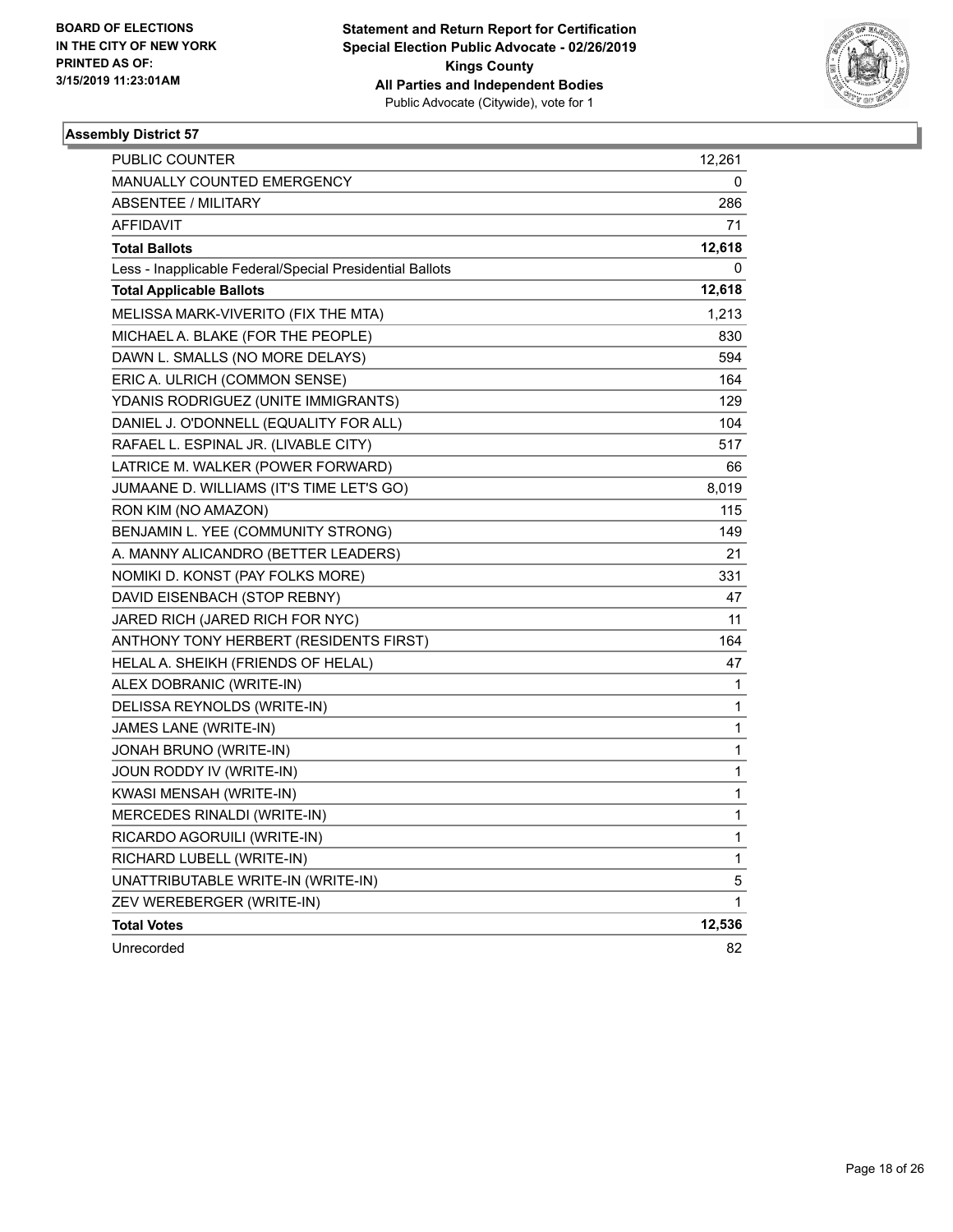

| <b>PUBLIC COUNTER</b>                                    | 6,224 |
|----------------------------------------------------------|-------|
| MANUALLY COUNTED EMERGENCY                               | 0     |
| ABSENTEE / MILITARY                                      | 245   |
| <b>AFFIDAVIT</b>                                         | 34    |
| <b>Total Ballots</b>                                     | 6,503 |
| Less - Inapplicable Federal/Special Presidential Ballots | 0     |
| <b>Total Applicable Ballots</b>                          | 6,503 |
| MELISSA MARK-VIVERITO (FIX THE MTA)                      | 166   |
| MICHAEL A. BLAKE (FOR THE PEOPLE)                        | 462   |
| DAWN L. SMALLS (NO MORE DELAYS)                          | 149   |
| ERIC A. ULRICH (COMMON SENSE)                            | 75    |
| YDANIS RODRIGUEZ (UNITE IMMIGRANTS)                      | 52    |
| DANIEL J. O'DONNELL (EQUALITY FOR ALL)                   | 51    |
| RAFAEL L. ESPINAL JR. (LIVABLE CITY)                     | 51    |
| LATRICE M. WALKER (POWER FORWARD)                        | 73    |
| JUMAANE D. WILLIAMS (IT'S TIME LET'S GO)                 | 5,147 |
| RON KIM (NO AMAZON)                                      | 19    |
| BENJAMIN L. YEE (COMMUNITY STRONG)                       | 15    |
| A. MANNY ALICANDRO (BETTER LEADERS)                      | 26    |
| NOMIKI D. KONST (PAY FOLKS MORE)                         | 43    |
| DAVID EISENBACH (STOP REBNY)                             | 16    |
| JARED RICH (JARED RICH FOR NYC)                          | 4     |
| ANTHONY TONY HERBERT (RESIDENTS FIRST)                   | 67    |
| HELAL A. SHEIKH (FRIENDS OF HELAL)                       | 5     |
| LINDA GUILLEBEAUX (WRITE-IN)                             | 1     |
| SHERLAND DANIELS (WRITE-IN)                              | 1     |
| <b>Total Votes</b>                                       | 6,423 |
| Unrecorded                                               | 80    |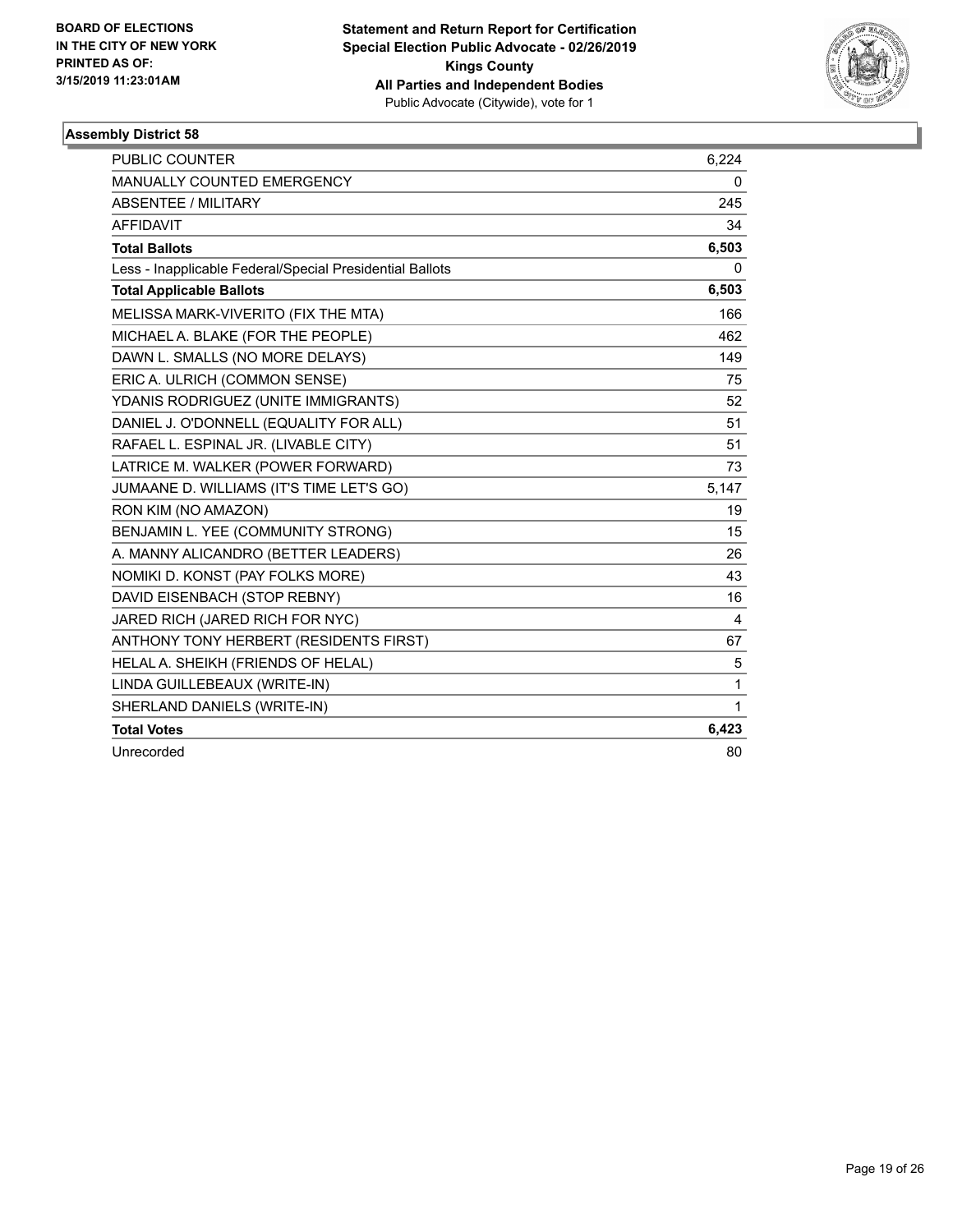

| <b>PUBLIC COUNTER</b>                                    | 5,650        |
|----------------------------------------------------------|--------------|
| MANUALLY COUNTED EMERGENCY                               | 0            |
| <b>ABSENTEE / MILITARY</b>                               | 141          |
| <b>AFFIDAVIT</b>                                         | 18           |
| <b>Total Ballots</b>                                     | 5,809        |
| Less - Inapplicable Federal/Special Presidential Ballots | 0            |
| <b>Total Applicable Ballots</b>                          | 5,809        |
| MELISSA MARK-VIVERITO (FIX THE MTA)                      | 200          |
| MICHAEL A. BLAKE (FOR THE PEOPLE)                        | 357          |
| DAWN L. SMALLS (NO MORE DELAYS)                          | 111          |
| ERIC A. ULRICH (COMMON SENSE)                            | 1,483        |
| YDANIS RODRIGUEZ (UNITE IMMIGRANTS)                      | 54           |
| DANIEL J. O'DONNELL (EQUALITY FOR ALL)                   | 46           |
| RAFAEL L. ESPINAL JR. (LIVABLE CITY)                     | 84           |
| LATRICE M. WALKER (POWER FORWARD)                        | 38           |
| JUMAANE D. WILLIAMS (IT'S TIME LET'S GO)                 | 2,981        |
| RON KIM (NO AMAZON)                                      | 52           |
| BENJAMIN L. YEE (COMMUNITY STRONG)                       | 68           |
| A. MANNY ALICANDRO (BETTER LEADERS)                      | 49           |
| NOMIKI D. KONST (PAY FOLKS MORE)                         | 46           |
| DAVID EISENBACH (STOP REBNY)                             | 41           |
| JARED RICH (JARED RICH FOR NYC)                          | 25           |
| ANTHONY TONY HERBERT (RESIDENTS FIRST)                   | 97           |
| HELAL A. SHEIKH (FRIENDS OF HELAL)                       | 10           |
| JOAN B BRAUNSTEIN (WRITE-IN)                             | 1            |
| KEITH DECARO (WRITE-IN)                                  | $\mathbf{1}$ |
| LEW FIDLER (WRITE-IN)                                    | $\mathbf{1}$ |
| MARC MELOWSKY (WRITE-IN)                                 | 1            |
| ROBERT FARUTA (WRITE-IN)                                 | 1            |
| ROBERT LIEBOWITZ (WRITE-IN)                              | 1            |
| SCOTT MCCARTHY (WRITE-IN)                                | $\mathbf{1}$ |
| UNATTRIBUTABLE WRITE-IN (WRITE-IN)                       | 6            |
| <b>Total Votes</b>                                       | 5,755        |
| Unrecorded                                               | 54           |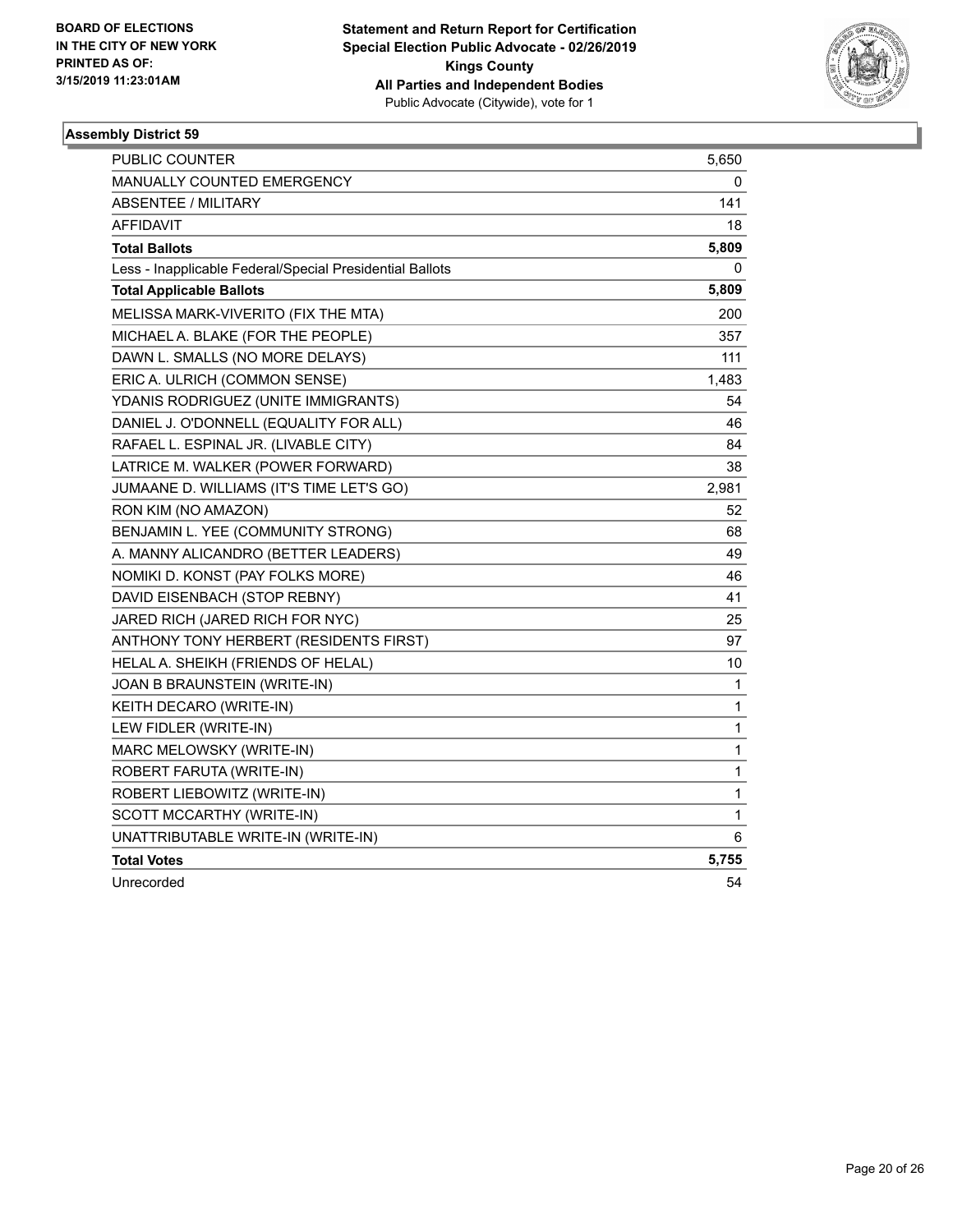

| <b>PUBLIC COUNTER</b>                                    | 5,288          |
|----------------------------------------------------------|----------------|
| <b>MANUALLY COUNTED EMERGENCY</b>                        | 0              |
| <b>ABSENTEE / MILITARY</b>                               | 117            |
| <b>AFFIDAVIT</b>                                         | 9              |
| <b>Total Ballots</b>                                     | 5,414          |
| Less - Inapplicable Federal/Special Presidential Ballots | 0              |
| <b>Total Applicable Ballots</b>                          | 5,414          |
| MELISSA MARK-VIVERITO (FIX THE MTA)                      | 254            |
| MICHAEL A. BLAKE (FOR THE PEOPLE)                        | 784            |
| DAWN L. SMALLS (NO MORE DELAYS)                          | 180            |
| ERIC A. ULRICH (COMMON SENSE)                            | 62             |
| YDANIS RODRIGUEZ (UNITE IMMIGRANTS)                      | 256            |
| DANIEL J. O'DONNELL (EQUALITY FOR ALL)                   | 47             |
| RAFAEL L. ESPINAL JR. (LIVABLE CITY)                     | 138            |
| LATRICE M. WALKER (POWER FORWARD)                        | 111            |
| JUMAANE D. WILLIAMS (IT'S TIME LET'S GO)                 | 3,177          |
| RON KIM (NO AMAZON)                                      | 28             |
| BENJAMIN L. YEE (COMMUNITY STRONG)                       | 16             |
| A. MANNY ALICANDRO (BETTER LEADERS)                      | 17             |
| NOMIKI D. KONST (PAY FOLKS MORE)                         | 42             |
| DAVID EISENBACH (STOP REBNY)                             | 13             |
| JARED RICH (JARED RICH FOR NYC)                          | 11             |
| ANTHONY TONY HERBERT (RESIDENTS FIRST)                   | 130            |
| HELAL A. SHEIKH (FRIENDS OF HELAL)                       | 53             |
| DONALD TRUMP (WRITE-IN)                                  | $\mathbf{1}$   |
| KERON ALLEYNE (WRITE-IN)                                 | 4              |
| UNATTRIBUTABLE WRITE-IN (WRITE-IN)                       | $\overline{2}$ |
| <b>Total Votes</b>                                       | 5,326          |
| Unrecorded                                               | 88             |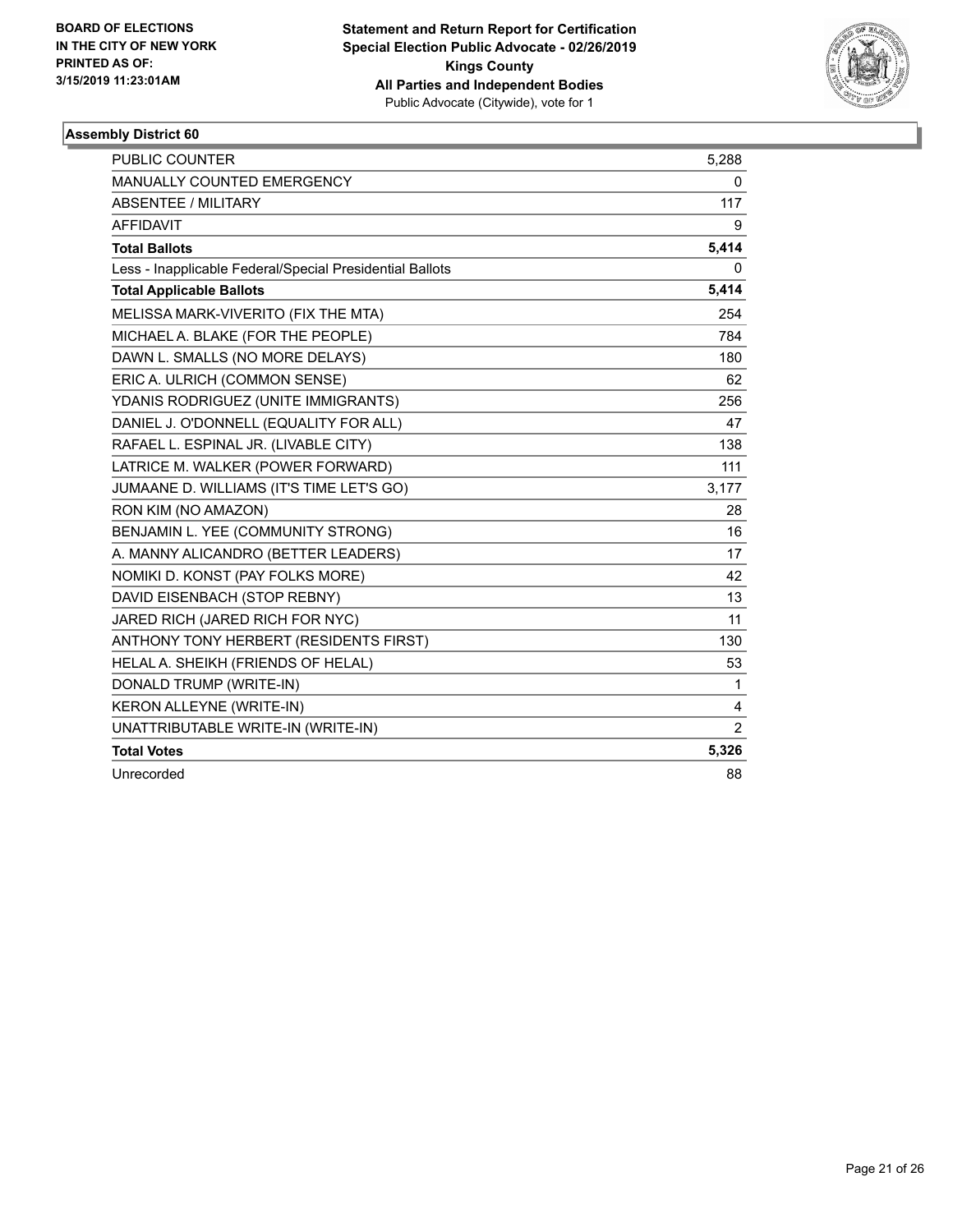

| <b>PUBLIC COUNTER</b>                                    | 1,695          |
|----------------------------------------------------------|----------------|
| MANUALLY COUNTED EMERGENCY                               | 0              |
| <b>ABSENTEE / MILITARY</b>                               | 62             |
| <b>AFFIDAVIT</b>                                         | 6              |
| <b>Total Ballots</b>                                     | 1,763          |
| Less - Inapplicable Federal/Special Presidential Ballots | 0              |
| <b>Total Applicable Ballots</b>                          | 1,763          |
| MELISSA MARK-VIVERITO (FIX THE MTA)                      | 186            |
| MICHAEL A. BLAKE (FOR THE PEOPLE)                        | 149            |
| DAWN L. SMALLS (NO MORE DELAYS)                          | 63             |
| ERIC A. ULRICH (COMMON SENSE)                            | 646            |
| YDANIS RODRIGUEZ (UNITE IMMIGRANTS)                      | 16             |
| DANIEL J. O'DONNELL (EQUALITY FOR ALL)                   | 41             |
| RAFAEL L. ESPINAL JR. (LIVABLE CITY)                     | 50             |
| LATRICE M. WALKER (POWER FORWARD)                        | 5              |
| JUMAANE D. WILLIAMS (IT'S TIME LET'S GO)                 | 374            |
| RON KIM (NO AMAZON)                                      | 59             |
| BENJAMIN L. YEE (COMMUNITY STRONG)                       | 54             |
| A. MANNY ALICANDRO (BETTER LEADERS)                      | 18             |
| NOMIKI D. KONST (PAY FOLKS MORE)                         | 44             |
| DAVID EISENBACH (STOP REBNY)                             | 17             |
| JARED RICH (JARED RICH FOR NYC)                          | 13             |
| ANTHONY TONY HERBERT (RESIDENTS FIRST)                   | $\overline{7}$ |
| HELAL A. SHEIKH (FRIENDS OF HELAL)                       | 6              |
| MARTIN J GOLDEN (WRITE-IN)                               | 1              |
| MICHAEL LONG (WRITE-IN)                                  | $\mathbf{1}$   |
| ROBERT LIEBOWITZ (WRITE-IN)                              | $\mathbf{1}$   |
| UNATTRIBUTABLE WRITE-IN (WRITE-IN)                       | 1              |
| <b>Total Votes</b>                                       | 1,752          |
| Unrecorded                                               | 11             |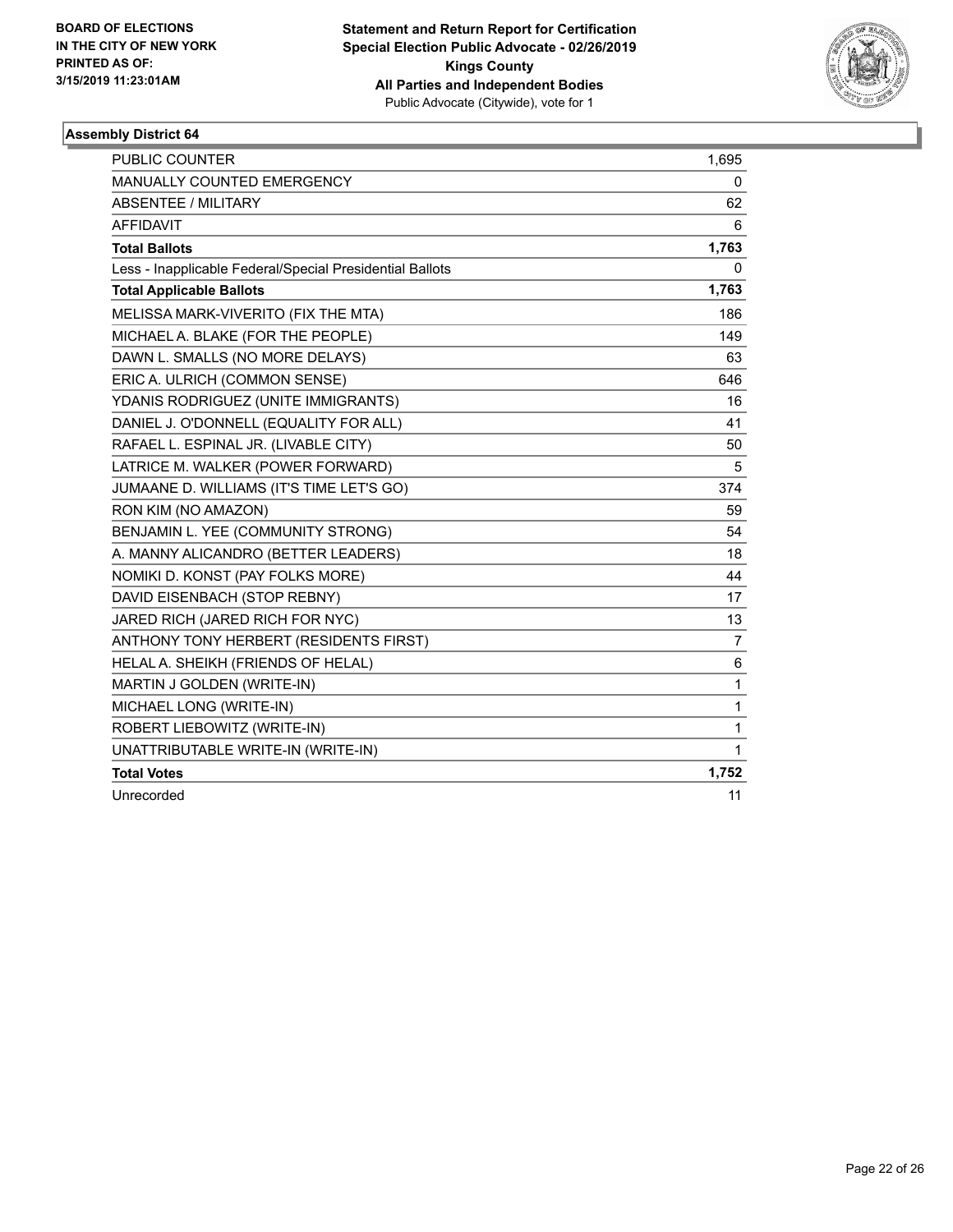

|                                                          | 131,365        |
|----------------------------------------------------------|----------------|
| MANUALLY COUNTED EMERGENCY                               | 0              |
| <b>ABSENTEE / MILITARY</b>                               | 3,252          |
| AFFIDAVIT                                                | 647            |
| <b>Total Ballots</b>                                     | 135,264        |
| Less - Inapplicable Federal/Special Presidential Ballots | 0              |
| <b>Total Applicable Ballots</b>                          | 135,264        |
| MELISSA MARK-VIVERITO (FIX THE MTA)                      | 11,234         |
| MICHAEL A. BLAKE (FOR THE PEOPLE)                        | 7,505          |
| DAWN L. SMALLS (NO MORE DELAYS)                          | 4,253          |
| ERIC A. ULRICH (COMMON SENSE)                            | 22,911         |
| YDANIS RODRIGUEZ (UNITE IMMIGRANTS)                      | 3,471          |
| DANIEL J. O'DONNELL (EQUALITY FOR ALL)                   | 1,690          |
| RAFAEL L. ESPINAL JR. (LIVABLE CITY)                     | 7,018          |
| LATRICE M. WALKER (POWER FORWARD)                        | 1,286          |
| JUMAANE D. WILLIAMS (IT'S TIME LET'S GO)                 | 61,341         |
| RON KIM (NO AMAZON)                                      | 2,032          |
| BENJAMIN L. YEE (COMMUNITY STRONG)                       | 3,188          |
| A. MANNY ALICANDRO (BETTER LEADERS)                      | 803            |
| NOMIKI D. KONST (PAY FOLKS MORE)                         | 3,200          |
| DAVID EISENBACH (STOP REBNY)                             | 896            |
| JARED RICH (JARED RICH FOR NYC)                          | 366            |
| ANTHONY TONY HERBERT (RESIDENTS FIRST)                   | 1,480          |
| HELAL A. SHEIKH (FRIENDS OF HELAL)                       | 1,082          |
| AARON C. MARTIN (WRITE-IN)                               | 1              |
| AARON TYK (WRITE-IN)                                     | 1              |
| ADAM W. SORO (WRITE-IN)                                  | 1              |
| AFRIM PRELVUKAJ (WRITE-IN)                               | 1              |
| ALEX DOBRANIC (WRITE-IN)                                 | 1              |
| ALICE SANDEL (WRITE-IN)                                  | 1              |
| ALLAN PAPPER (WRITE-IN)                                  | $\mathbf{1}$   |
| AMELIA HAWKINS (WRITE-IN)                                | $\overline{2}$ |
| AMY R ADVOCAT (WRITE-IN)                                 | 1              |
| ANTHONY WEINER (WRITE-IN)                                | 2              |
| <b>BECKY LYNCH (WRITE-IN)</b>                            | 1              |
| BERNADETTE SERTON (WRITE-IN)                             | 1              |
| BERNEDA JACKSON (WRITE-IN)                               | 1              |
| BERNIE KITGEN (WRITE-IN)                                 | 1              |
| BOBBY CARROLL (WRITE-IN)                                 | 1              |
| BRANDI ALEXANDER (WRITE-IN)                              | 1              |
| BRANDON LIAO (WRITE-IN)                                  | 1              |
| <b>BRODRA POLL (WRITE-IN)</b>                            | 1              |
| CARMELO ANTHONY (WRITE-IN)                               | 1              |
| CHANIE POLL (WRITE-IN)                                   | 1              |
| CHARLES JESSE DEES (WRITE-IN)                            | 1              |
| CHOYA PRIEL WEINBERG (WRITE-IN)                          | 1              |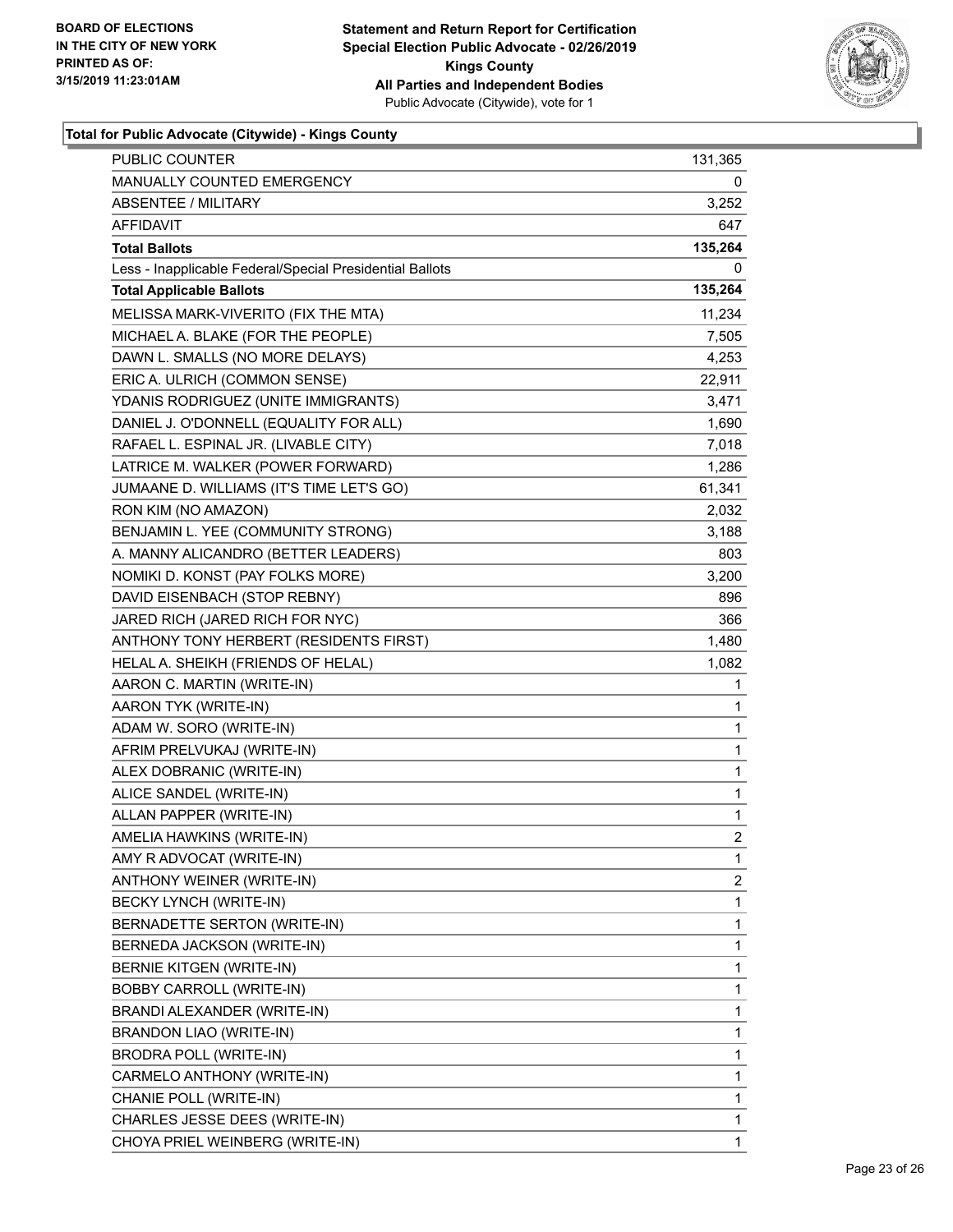

| CORY JOHNSON (WRITE-IN)                 | 1            |
|-----------------------------------------|--------------|
| CRUZ NELSON (WRITE-IN)                  | $\mathbf 1$  |
| CURTIS SILVIA (WRITE-IN)                | $\mathbf 1$  |
| CYNTHIA NIXON (WRITE-IN)                | 1            |
| DANIEL CHRISTMANN (WRITE-IN)            | 2            |
| DANIEL GIANSANTE (WRITE-IN)             | 1            |
| DAVE COLON (WRITE-IN)                   | 1            |
| DAVID CRONEN (WRITE-IN)                 | 1            |
| DAVID JEHIEL MICHAELSON (WRITE-IN)      | 1            |
| DAVID KALLIS (WRITE-IN)                 | 1            |
| DELISSA REYNOLDS (WRITE-IN)             | 1            |
| DONALD TRUMP (WRITE-IN)                 | 3            |
| ED HARLEY (WRITE-IN)                    | 1            |
| ELLYANA DRAKE (WRITE-IN)                | 1            |
| ELY A AMSEL1 (WRITE-IN)                 | $\mathbf{1}$ |
| ERIC MYSSURA (WRITE-IN)                 | 1            |
| ERIC SALGADO (WRITE-IN)                 | 2            |
| ERIK MARTIN DILAN (WRITE-IN)            | 1            |
| ERNEST PARK (WRITE-IN)                  | 1            |
| ERROL LEWIS (WRITE-IN)                  | 1            |
| <b>GARY POPKIN (WRITE-IN)</b>           | 3            |
| <b>GAYLE KING (WRITE-IN)</b>            | 1            |
| <b>GEORGE PATAKI (WRITE-IN)</b>         | 1            |
| <b>GLEN FRANCIS FRONTERA (WRITE-IN)</b> | 1            |
| HARRISSE STEIN (WRITE-IN)               | 1            |
| HENRIETTA PARKER (WRITE-IN)             | 1            |
| HOWIE HAWKINS (WRITE-IN)                | 1            |
| IAN D GIRSHEK (WRITE-IN)                | 1            |
| IAN RANDEL STROCK (WRITE-IN)            | 1            |
| IFEUMA IKE (WRITE-IN)                   | $\mathbf{1}$ |
| ISSAM HASSAN (WRITE-IN)                 | 1            |
| JACOB SEIDEL (WRITE-IN)                 | 1            |
| JAMES LANE (WRITE-IN)                   | 20           |
| JAMES MARION (WRITE-IN)                 | 1            |
| JENNIFER FAUCHER (WRITE-IN)             | 1            |
| JETT DROLETTE (WRITE-IN)                | $\mathbf 1$  |
| JILL EPSTEIN (WRITE-IN)                 | 1            |
| JOAN B BRAUNSTEIN (WRITE-IN)            | 1            |
| JOEY MAGIASON (WRITE-IN)                | $\mathbf 1$  |
| JOHN BROWN (WRITE-IN)                   | 1            |
| JOHN SEXTON (WRITE-IN)                  | 1            |
| JONAH BRUNO (WRITE-IN)                  | $\mathbf 1$  |
| JONATHAN ABRAMS (WRITE-IN)              | 1            |
| JOSEPH TURANO (WRITE-IN)                | 1            |
| JOUN RODDY IV (WRITE-IN)                | $\mathbf 1$  |
| <b>JUDY RICCI (WRITE-IN)</b>            | 1            |
|                                         |              |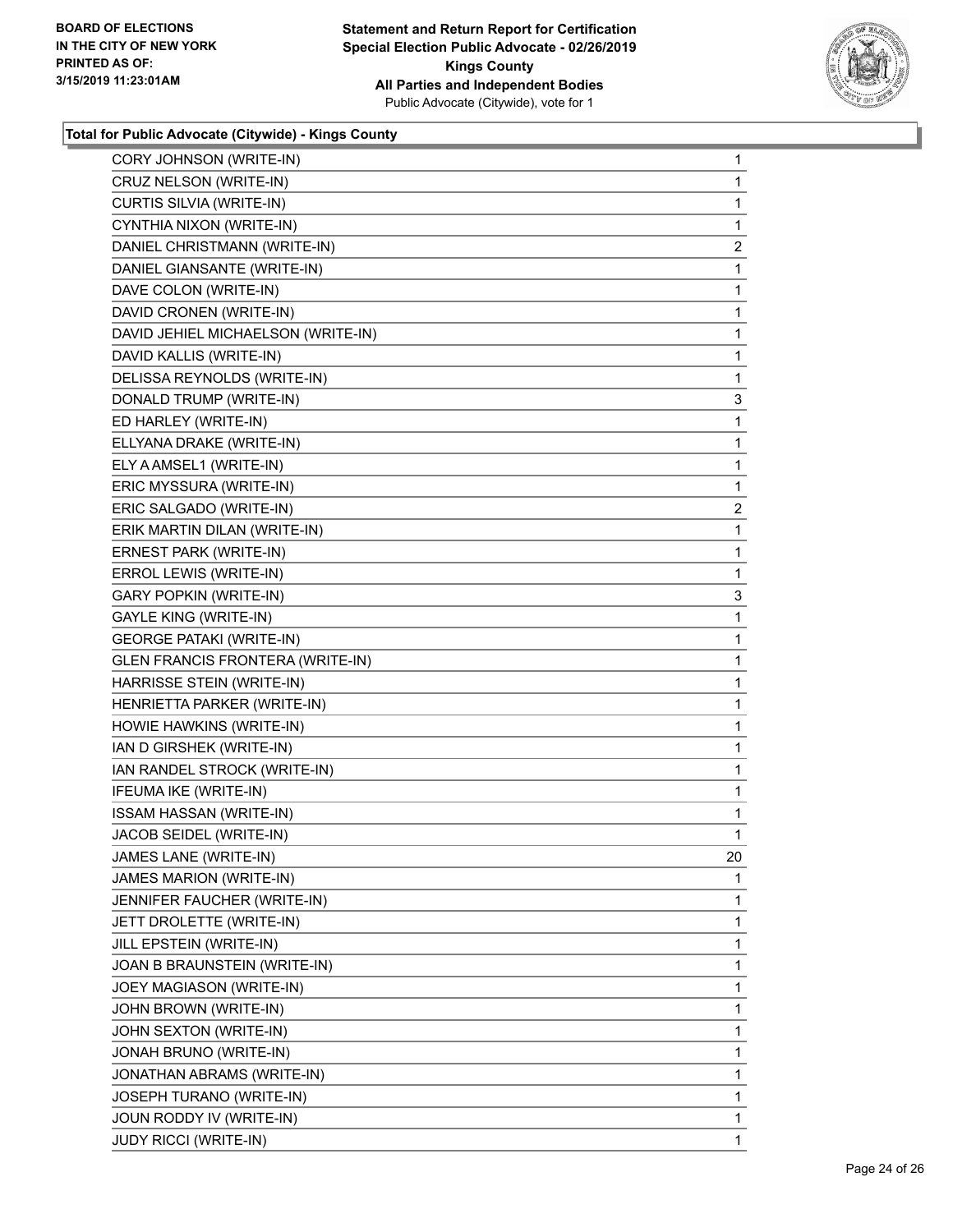

| JUSTIN BEIBER (WRITE-IN)            | 1           |
|-------------------------------------|-------------|
| KALMAN YAEGER (WRITE-IN)            | 1           |
| KAREN JOHNSON (WRITE-IN)            | $\mathbf 1$ |
| KEITH DECARO (WRITE-IN)             | 1           |
| KERON ALLEYNE (WRITE-IN)            | 4           |
| KWASI MENSAH (WRITE-IN)             | 1           |
| LEW FIDLER (WRITE-IN)               | 1           |
| LILY BELLE SARABRENIK (WRITE-IN)    | 1           |
| LINDA GUILLEBEAUX (WRITE-IN)        | 3           |
| LUCRETIA REGINA POTTER (WRITE-IN)   | 1           |
| MARC MELOWSKY (WRITE-IN)            | 1           |
| MARTIN J GOLDEN (WRITE-IN)          | 5           |
| MATTHEW H IANNIELLO (WRITE-IN)      | 1           |
| MATTHEW MILLER (WRITE-IN)           | 1           |
| MAX RICH (WRITE-IN)                 | 1           |
| MERCEDES RINALDI (WRITE-IN)         | 1           |
| MICHAEL A. HARMON (WRITE-IN)        | 2           |
| MICHAEL BLOOMBERG (WRITE-IN)        | 1           |
| MICHAEL CHIAVAROLI (WRITE-IN)       | 1           |
| MICHAEL FRANCIS MIGNUOLO (WRITE-IN) | 1           |
| MICHAEL LONG (WRITE-IN)             | 1           |
| MICHAEL RICCI (WRITE-IN)            | 1           |
| MICHAEL SOHOLOV (WRITE-IN)          | 1           |
| MICHAEL ZUMBLASKAS (WRITE-IN)       | 4           |
| NATE RAY (WRITE-IN)                 | 1           |
| NELLI KHITRO (WRITE-IN)             | 1           |
| NICHOLAS RICCI (WRITE-IN)           | 1           |
| NICOLE MALIOTAKIS (WRITE-IN)        | 1           |
| OMAR H. ATEHOTONIA (WRITE-IN)       | 1           |
| ORALIE SARAGA (WRITE-IN)            | 1           |
| PHURCHAY SRISURO (WRITE-IN)         | 1           |
| QIUYUAN HUANG (WRITE-IN)            | 1           |
| RAMMEL RODRIQUEZ (WRITE-IN)         | 1           |
| RAY PALMER (WRITE-IN)               | 1           |
| RICARDO AGORUILI (WRITE-IN)         | 1           |
| RICHARD LUBELL (WRITE-IN)           | 1           |
| RICHARD T SPEAR III (WRITE-IN)      | 1           |
| ROBERT FARUTA (WRITE-IN)            | 1           |
| ROBERT LIEBOWITZ (WRITE-IN)         | 4           |
| SAUL GOODMAN (WRITE-IN)             | 1           |
| SCOTT MCCARTHY (WRITE-IN)           | 5           |
| SEBASTIEN PORSENNA (WRITE-IN)       | 1           |
| SETH GALINSKY (WRITE-IN)            | 1           |
| SHERLAND DANIELS (WRITE-IN)         | 1           |
| STAS ZEITLIUM (WRITE-IN)            | 1           |
|                                     |             |
| STEVEN E. SHOVERS (WRITE-IN)        | 1           |